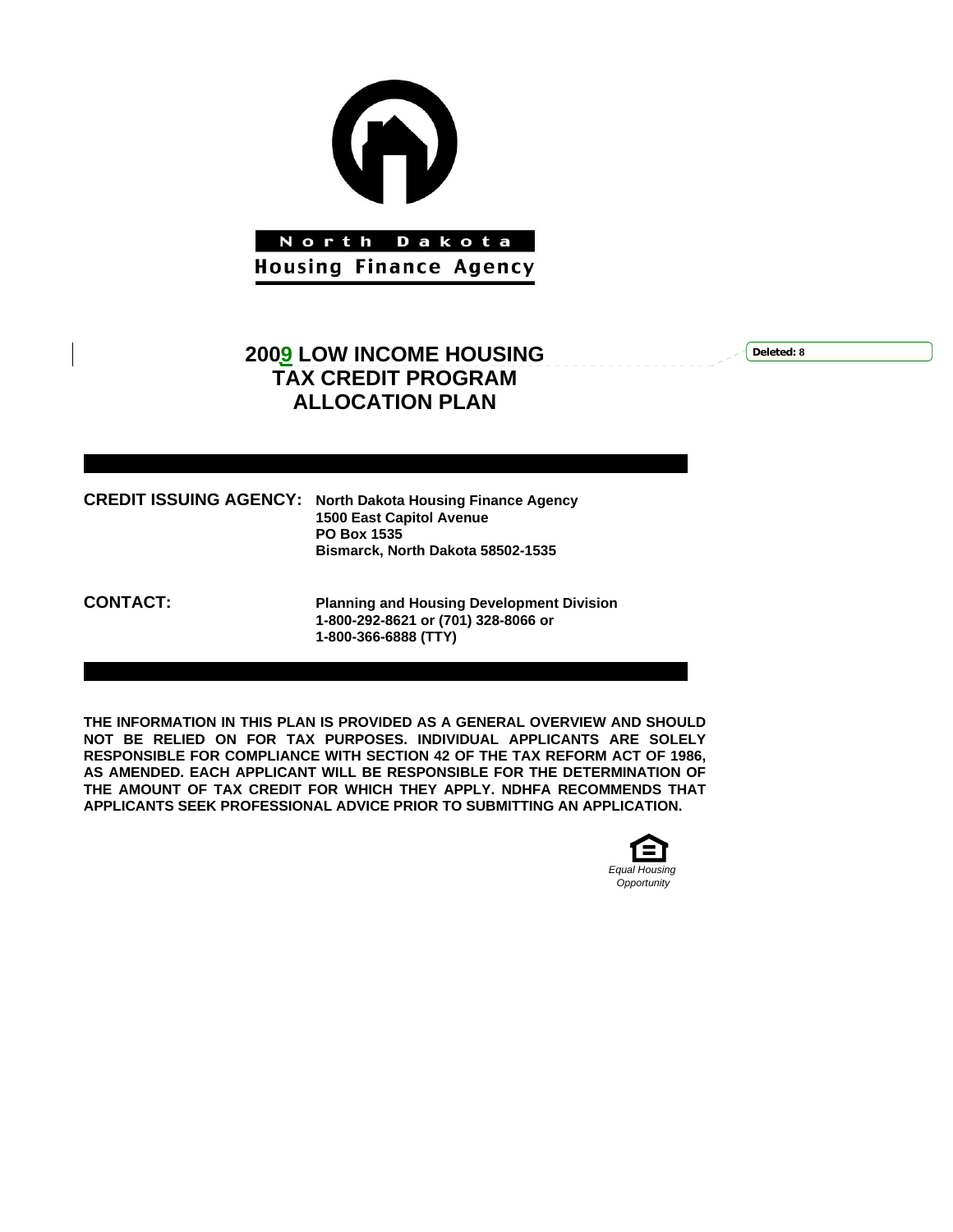## TABLE OF CONTENTS

| Ι.   | <b>INTRODUCTION</b>                                 |    | 4 |
|------|-----------------------------------------------------|----|---|
| П.   | <b>GENERAL PROVISIONS</b>                           |    | 4 |
|      | А.<br>Credit Rate                                   |    | 4 |
|      | В.<br>Eligible Basis                                |    | 5 |
|      | C.<br>Maximum Developer Fee                         |    | 5 |
|      | D.<br>Maximum Builder/Contractor Fees               |    | 5 |
|      | Е.<br><b>Oualified Basis</b>                        |    | 5 |
|      | F.<br><b>Annual Credit Amount</b>                   |    | 6 |
|      | G.<br>Income and Rent Restrictions                  |    | 6 |
|      | Н.<br><b>Extended Low Income Housing Commitment</b> |    | 6 |
|      | I.<br>Gross Rent Floor                              |    | 6 |
|      | J.<br><b>Compliance Monitoring</b>                  |    | 6 |
|      | Κ.<br>Restriction                                   |    | 7 |
|      | L.<br>Discrimination                                |    | 8 |
|      | М.<br>ADA and 504                                   |    | 8 |
|      | N.<br>Limit on Volume                               |    | 8 |
|      | О.<br>Recapture                                     |    | 8 |
|      | Р.<br>Reserve Accounts                              |    | 8 |
|      | Tax-Exempt Financed Properties<br>Q.                |    | 8 |
|      | R.<br>Identity of Interest                          |    | 8 |
|      | S.<br>Disclosure of Interest                        |    | 9 |
|      |                                                     |    |   |
| Ш.   | <b>TYPES OF DEVELOPMENTS</b>                        |    | 9 |
|      | А.<br>New Construction                              |    | 9 |
|      | <b>B.</b><br><b>Existing Properties</b>             |    | 9 |
|      | C.<br>Substantial Rehabilitation                    | 10 |   |
|      | D.<br><b>Ineligible Properties</b>                  | 10 |   |
| IV.  | <b>APPLICATION PROCESS</b>                          | 10 |   |
| V.   | THRESHOLD REQUIREMENTS                              | 11 |   |
|      | А.<br><b>Demonstrated Site Control</b>              | 11 |   |
|      | Β.<br>Zoning Availability                           | 11 |   |
|      | C.<br><b>Applicant Characteristics</b>              | 11 |   |
|      | D.<br><b>Financial Projections</b>                  | 12 |   |
|      | Ε.<br>Ownership                                     | 12 |   |
|      | F.<br>Subsidies                                     | 12 |   |
|      | G.<br>Compliance with Fair Housing Act              | 12 |   |
|      | H.<br>Public Housing Waiting List                   | 12 |   |
|      | I.<br>Local Support Letter                          | 12 |   |
|      | J.<br>Housing Need                                  | 12 |   |
|      | Κ.<br>Capital Needs Assessment                      | 13 |   |
|      | L.<br>Ability                                       | 13 |   |
|      | М.<br>Appraisal                                     | 13 |   |
|      | <b>USDA Existing Debt</b><br>N.                     | 13 |   |
| VI.  | <b>APPLICATION FEES</b>                             | 14 |   |
|      | For-Profit Applicants<br>А.                         | 14 |   |
|      | В.<br>Non-Profit Applicants                         | 14 |   |
|      | <b>Tax-Exempt Financed Properties</b><br>C.         | 14 |   |
| VII. | <b>CREDIT RESERVATIONS</b>                          | 14 |   |
|      | <b>Conditional Reservation</b><br>А.                | 15 |   |
|      |                                                     |    |   |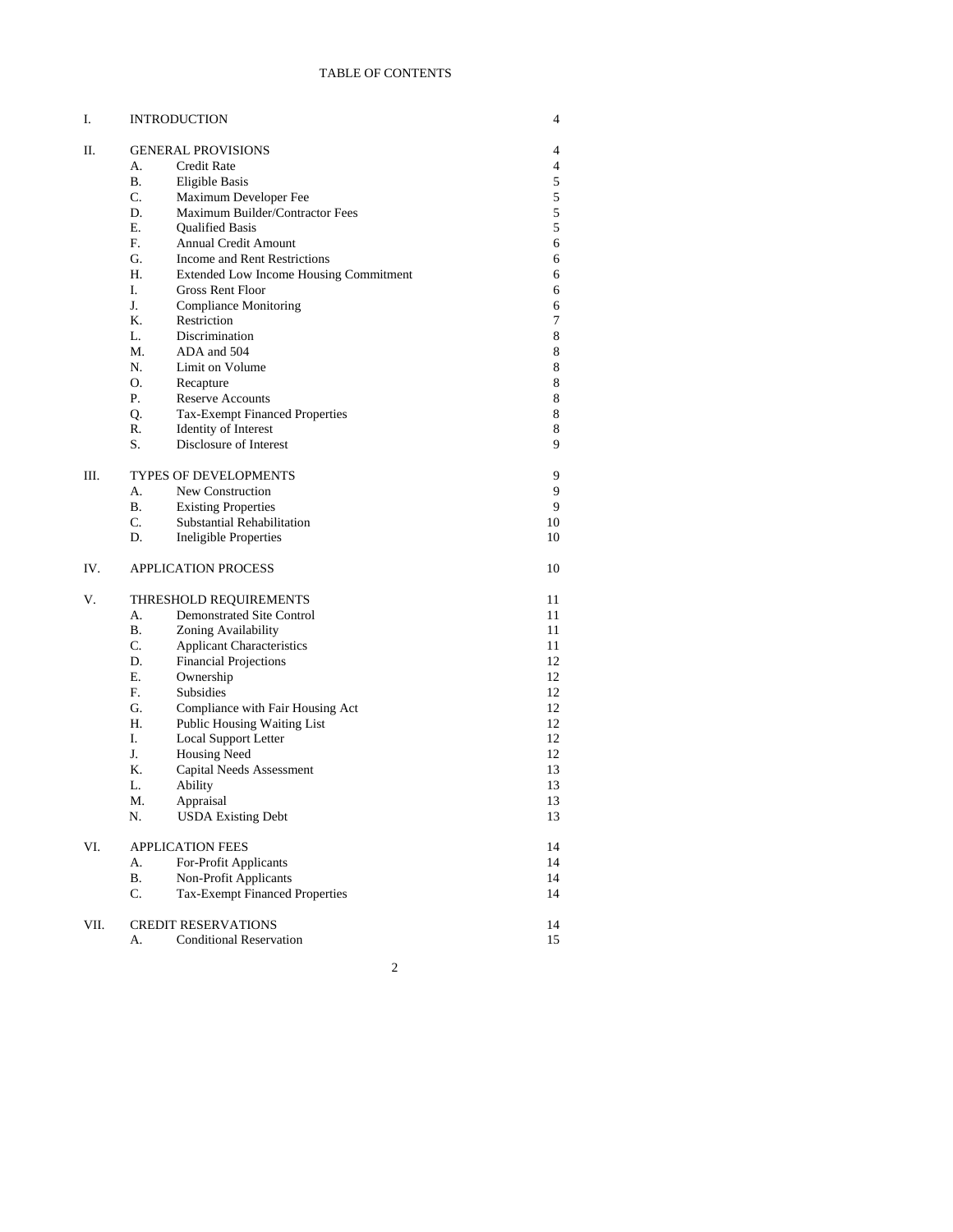|       | <b>B.</b> | <b>Formal Reservation</b>                      | 15     |                       |
|-------|-----------|------------------------------------------------|--------|-----------------------|
|       | C.        | <b>Property Progress Reports</b>               | 16     |                       |
|       | D.        | Credit Return or Cancellation                  | 17     |                       |
|       | E.        | Final Allocation of Tax Credits                | 17     |                       |
|       |           |                                                |        |                       |
| VIII. |           | <b>SET-ASIDES</b>                              | 18     |                       |
|       | A.        | Non-Profit Participation                       | 18     |                       |
|       | <b>B.</b> | <b>Indian Reservation Set-Aside</b>            | 18     |                       |
|       | C.        | Preservation Set-Aside                         | 18     |                       |
|       |           |                                                |        |                       |
| IX.   |           | PROPERTY RATINGS                               | 19     |                       |
|       | A.        | Serves Lowest Income Group Possible            | 19     |                       |
|       | <b>B.</b> | Extended Duration of Low Income Use            | 19     | Deleted: s th         |
|       | C.        | Community Revitalization Project               | 20     |                       |
|       | D.        | Special Needs                                  | 20     |                       |
|       | Ε.        | Design Standards                               | 21     |                       |
|       | F.        | Green Communities                              | 21     | Deleted: Building     |
|       | G.        | Property Rehabilitation                        | 21     |                       |
|       | H.        | Rent Rebate for Homeownership                  | 21     |                       |
|       | Ι.        | Tenant Ownership                               | 22     |                       |
|       | J.        | Housing for Individuals with Children          | 22     |                       |
|       | K.        | Housing for People 55 and Over                 | 22     |                       |
|       | L.        | <b>Internet Connection Provided to Tenants</b> | $22\,$ |                       |
|       | M.        | Preserve Existing Properties                   | 22     | Deleted: Developments |
|       | N.        | <b>Rural Properties</b>                        | 22     |                       |
|       | 0.        | Non-Profit Sponsorship                         | 22     |                       |
|       | Ρ.        | Geographic Location                            | $22\,$ |                       |
|       | Q.        | Developer Limitation                           | 23     |                       |
| X.    |           | <b>CARRYOVER ALLOCATIONS</b>                   | 23     |                       |
|       | A.        | Carryover Late Fee                             | 24     |                       |
|       |           |                                                |        |                       |
| XI.   |           | RESPONSIBILITY OF APPLICANT                    | 24     |                       |
| XII.  |           | <b>CLARIFICATION OF AGENCY ROLE</b>            | 24     |                       |
| XIII. |           | MODIFICATION TO THE QUALIFIED ALLOCATION PLAN  | 25     |                       |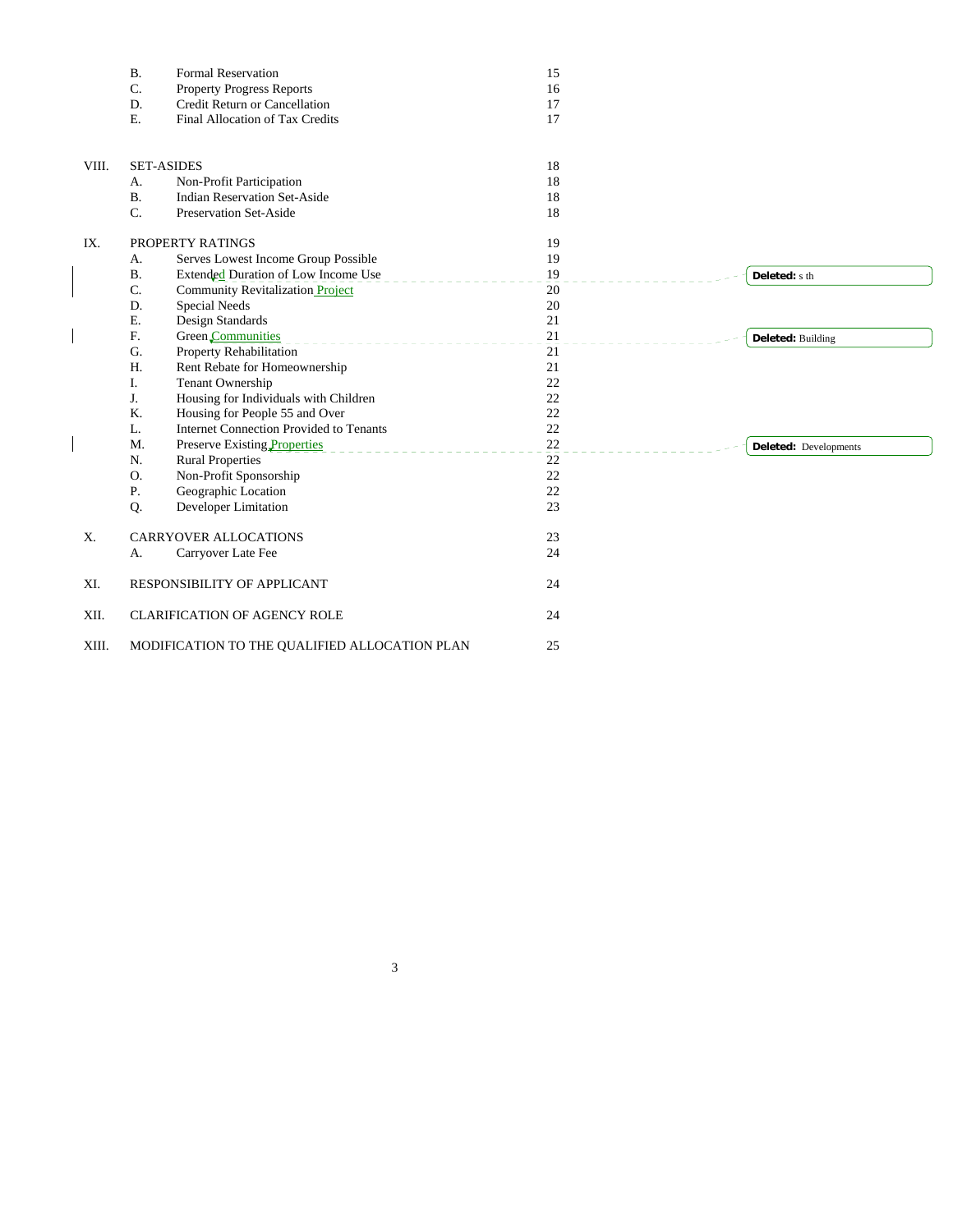# **NORTH DAKOTA LOW INCOME HOUSING TAX CREDIT PROGRAM 2009 ALLOCATION PLAN**

## **I. INTRODUCTION**

The North Dakota Housing Finance Agency (NDHFA) is responsible for the administration of the Low Income Housing Tax Credit (LIHTC) Program for the State of North Dakota. The LIHTC was established by the Tax Reform Act of 1986 for the purpose of encouraging the construction and rehabilitation of housing for low-income individuals and families. The credit likewise offers a reduction in tax liability to owners and investors. Parties interested in pursuing tax credits should reference Section 42 of the Internal Revenue Code (the "Code") for more detailed information. It is also advisable to seek competent tax counsel for additional guidance.

Pursuant to the Budget Reconciliation Act of 1989, NDHFA is required to develop a "Qualified Allocation Plan" defining the process by which it will distribute the Low Income Housing Tax Credit ("the tax credit") to low income housing properties throughout the State of North Dakota.

The NDHFA allocation plan, as herein stated, promotes the selection of those properties which serve to address the most crucial needs of the state, within the guidelines and requirements established by the federal government.

NDHFA holds an annual public hearing in Bismarck on changes to the Allocation Plan and public comments are invited. Testimony and comments are considered from those attending, as well as other information gathered from comments received as the result of a large mailing of the "draft" allocation plan. These comments are then taken into consideration in the formulation of the final plan.

## **II. GENERAL PROVISIONS**

The NDHFA reserves the right, at its sole discretion, to modify or waive any condition of this plan, which is not mandated by the Code, on a case-by-case basis for good cause.

For purposes of this Plan, the Developer is defined as the individual or entity to which the developer fees are paid for promoting the property. The Developer may or may not be the Applicant. The Applicant is either the owner of the property, (i.e. partnership, corporation, limited liability company, etc.) or the entity that has controlling interest in the ownership entity, (i.e. the general partner, managing member, individual, etc.).

- **A. Credit Rate:** The tax credit is intended to provide, over a ten-year period, a "present value" credit of either of the following:
	- (1) 30 percent of the property's Qualified Basis for new buildings with a federal subsidy or for the acquisition costs of eligible existing buildings that are rehabilitated.
		- A new building is treated as federally subsidized if there is tax-exempt financing.
	- (2) 70 percent of the property's Qualified Basis in the case of new construction or the substantial rehabilitation costs on an acquired building.

 The Internal Revenue Service publishes, on a monthly basis, the applicable percentage (credit rate) to be used in calculating the annual credit amount, approximately four percent and fixed at nine

| Deleted: either                                                                                                                                                                       |
|---------------------------------------------------------------------------------------------------------------------------------------------------------------------------------------|
| <b>Deleted:</b> or financing with federal<br>funds bearing a below-market interest<br>rate, unless the balance of the loan is<br>excluded from the eligible basis of the<br>building. |
| Deleted: s                                                                                                                                                                            |
| Deleted: :                                                                                                                                                                            |
| Deleted: (                                                                                                                                                                            |

**Deleted: 8**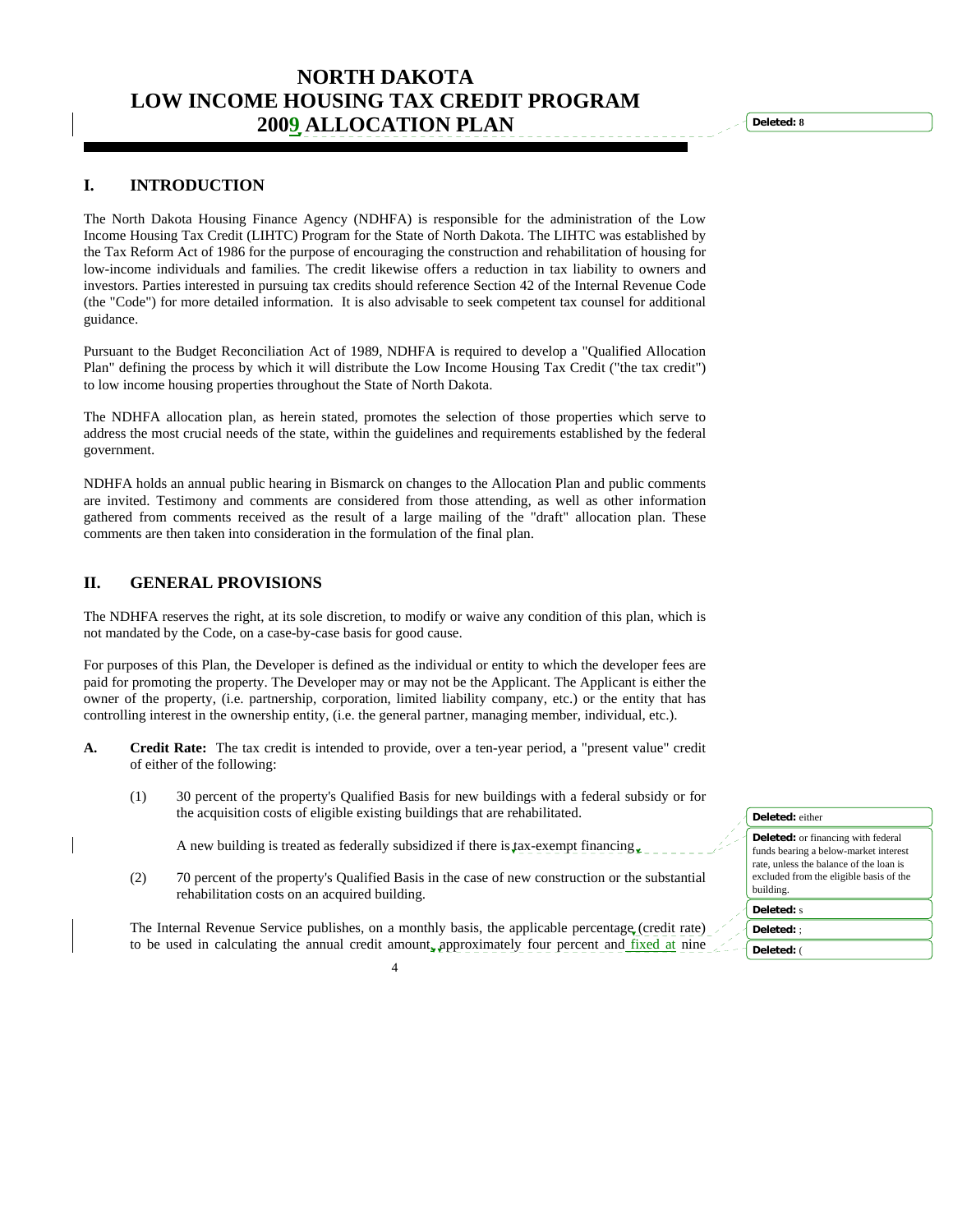Credit is available each year for ten years. Credit is based on the percentage of qualified low-income units in a property or the percentage of floor space of qualified low-income units, whichever is less. Allocations are made to each building regardless of the number of buildings comprising a property.

**B. Eligible Basis:** The eligible basis for a new building is arrived at by taking all costs not allowable under the Code, including land, and subtracting them from the total property cost.

 The eligible basis for an existing building is the sum of the acquisition cost plus additions and improvements, but only if the building has not been placed-in-service or substantially rehabilitated in the preceding ten years. For exemptions to this rule, see page 10.

 Eligible basis is reduced by federal grants, residential rental units which are above the average quality standard of the low-income units, any historical rehabilitation credits, and non-residential rental property. A property located in a Qualified Census Tract (QCT) or HUD designated Difficult Development Area (DDA) is eligible for credits up to 130 percent of eligible basis. Also eligible for consideration for this boost are:

- $(1)$  projects designed to primarily serve special needs populations, homeless or those requiring permanent supportive services;
- (2) projects that target 20% or more of the units at 30% of area median income or less;
- (3) projects within tribal reservations, including the Trenton Indian Service Area;
- (4) new construction projects on in-fill lots a) with existing structures which need to be demolished or **b**) require environmental remediation; and
- (5) new construction projects in rural areas without sufficient soft financing to be financially feasible in low market rent areas.

Applicants must provide a narrative explanation justifying the need to increase the eligible basis.

The NDHFA is obligated to allocate only the amount of credit necessary to make the property financially feasible.

**C. Maximum Developer Fee:** Developer's fees will be limited to 15 percent of the eligible basis of the property. Fees paid to consultants will continue to be included in this limitation. The developer fee for the acquisition portion of an acquisition/rehabilitation property cannot exceed 10 percent where there is identity of interest between the existing ownership and the new owner. The developer fee will be limited to 15 percent on the acquisition costs if the purchase is an arm's length transaction with no Identity of Interest. The fees of all parties with an Identity of Interest with the Developer in the property will be taken into consideration when calculating the Developer's maximum fees. All developer fees in excess of the 15 percent maximum will not be included in the eligible basis.

**D. Maximum Builder/Contractor Fees:** Builder/General Contractor fees may not exceed the following limits:

 Builder/General Contractor's Overhead 2 percent of hard construction costs General Requirements 6 percent of hard construction costs

Builder/General Contractor's Profit 6 percent of hard construction costs

Fees in one area may exceed the stated percentage if other areas are not at their maximum, so long as they don't exceed 14% collectively. Any fees in excess of  $14\%$  will not be included in the eligible basis. Identity of Interest will not be considered when calculating maximum builder/contractor fees.



**Deleted:** these percentages

- **Formatted:** Numbered + Level: 1 + Numbering Style: 1, 2, 3, … + Start
- at: 1 + Alignment: Left + Aligned at: 36 pt + Tab after: 72 pt + Indent at: 72 pt
- **Formatted:** Bullets and Numbering
- **Formatted:** Highlight

**Formatted:** Highlight





**Formatted:** Indent: Left: 36 pt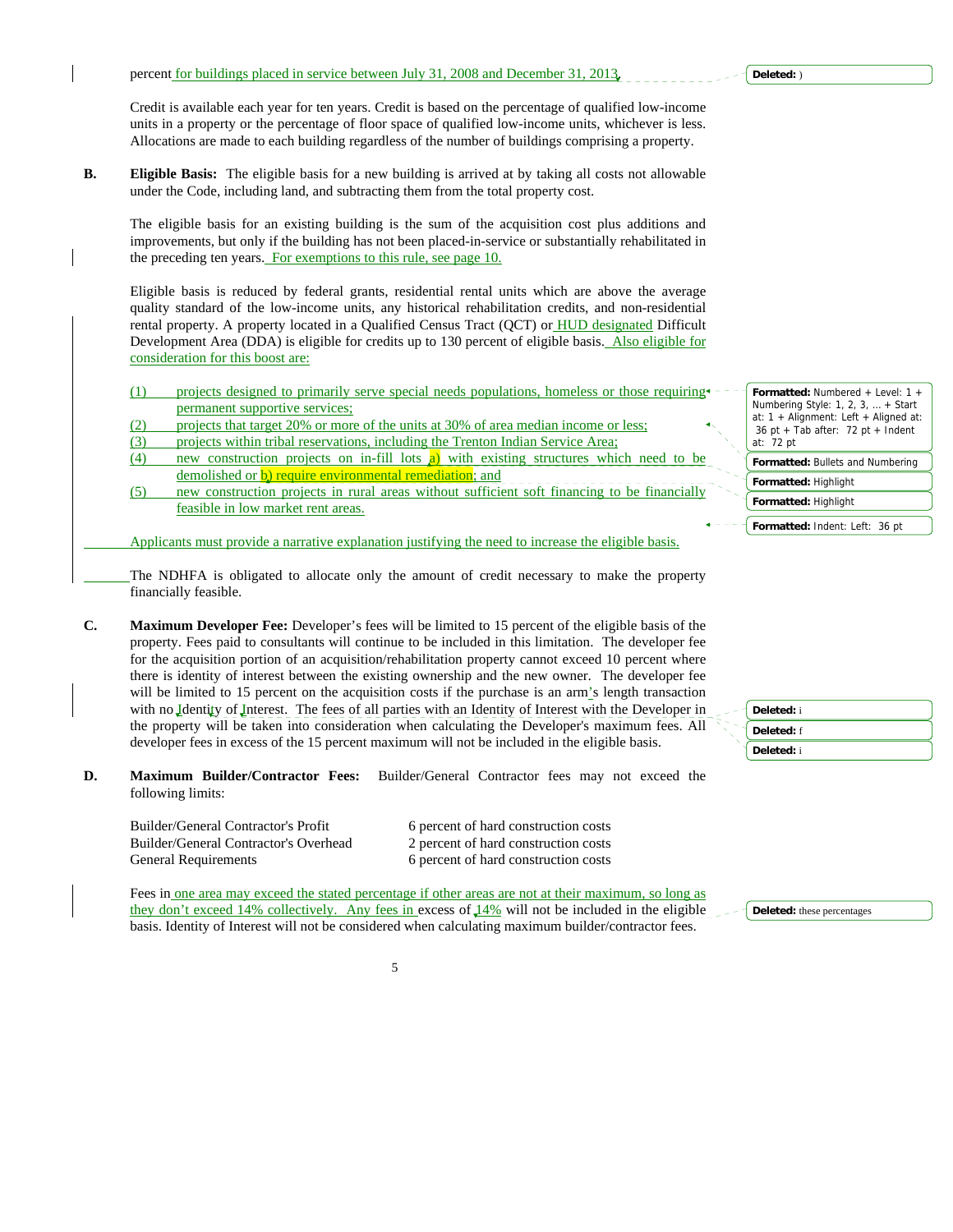- **E. Qualified Basis:** The qualified basis is the portion of a property's eligible basis multiplied by the applicable fraction. The applicable fraction is the lesser of:
	- (1) The unit fraction which is the number of low income units in a building divided by the total number of units; or
	- (2) The floor space fraction, which is the overall amount of floor space occupied by low-income units, divided by the total floor space in the building.

 The qualified basis and the amount of credit are based upon the amount of low income housing within the building. An on-site manager's unit is considered common space and should not be included in the applicable fraction unless the manager can qualify under the parameters of low income.

**F.** Annual Credit Amount: The annual credit amount is the amount of tax credits necessary to allow for property feasibility. The maximum allowable credit amount is the property's qualified basis multiplied by the applicable credit rate. However, as part of the initial application review, the actual amount of tax credits reserved could be less than the maximum allowable if NDHFA analysis reveals the property would still be feasible with fewer tax credits.

 The final determination of the property's tax credit amount is made when a property is "placed-inservice". Placed in service is defined, for new construction or rehabilitation, as the date on which the first certificate of occupancy is issued.

**G. Income and Rent Restrictions:** A property must, for at least a 15-year period, have a minimum of either 20 percent qualified low income units occupied by households with incomes under 50 percent of area median income, or 40 percent qualified low income units occupied by households with incomes under 60 percent of area median income. Once made, the choice between the 20 percent at 50 percent formulation and the 40 percent at 60 percent formulation is irrevocable. Median income figures (household size adjusted) are published periodically by the Department of Housing and Urban Development for North Dakota counties and are available from NDHFA upon request.

 Rent, including utilities, cannot exceed 30 percent of the qualifying median income (not 30 percent of the particular family's income, but 30 percent of 50 percent or 60 percent of median, as applicable).

 To calculate rent, a certain number of occupants are assumed to occupy a unit, depending on the number of bedrooms in the unit (not actual occupants). The assumed family size is one person in an efficiency (studio) apartment and 1.5 persons per bedroom (i.e., rent in a two-bedroom unit is 30 percent of the three-person qualifying income). This restriction is in effect during the entire compliance period.

 The limit applies to the "gross rent" for every set-aside unit, which is defined as the rent paid by the tenant including a utility allowance (tenant paid utilities), but excluding rent subsidies. Utility allowances are based on HUD, RHS, or utility company standards depending on the type of property or an energy consumption model.

**H. Extended Low Income Housing Commitment:** Prior to a final allocation of tax credits the owner must enter into an Extended Use Agreement which requires the owner and his successors to meet the applicable fraction of low income occupancy for an extended use period of at least 15 years beyond the initial 15 year compliance period. The owner must record this agreement as a restrictive covenant.

 $\sim$  6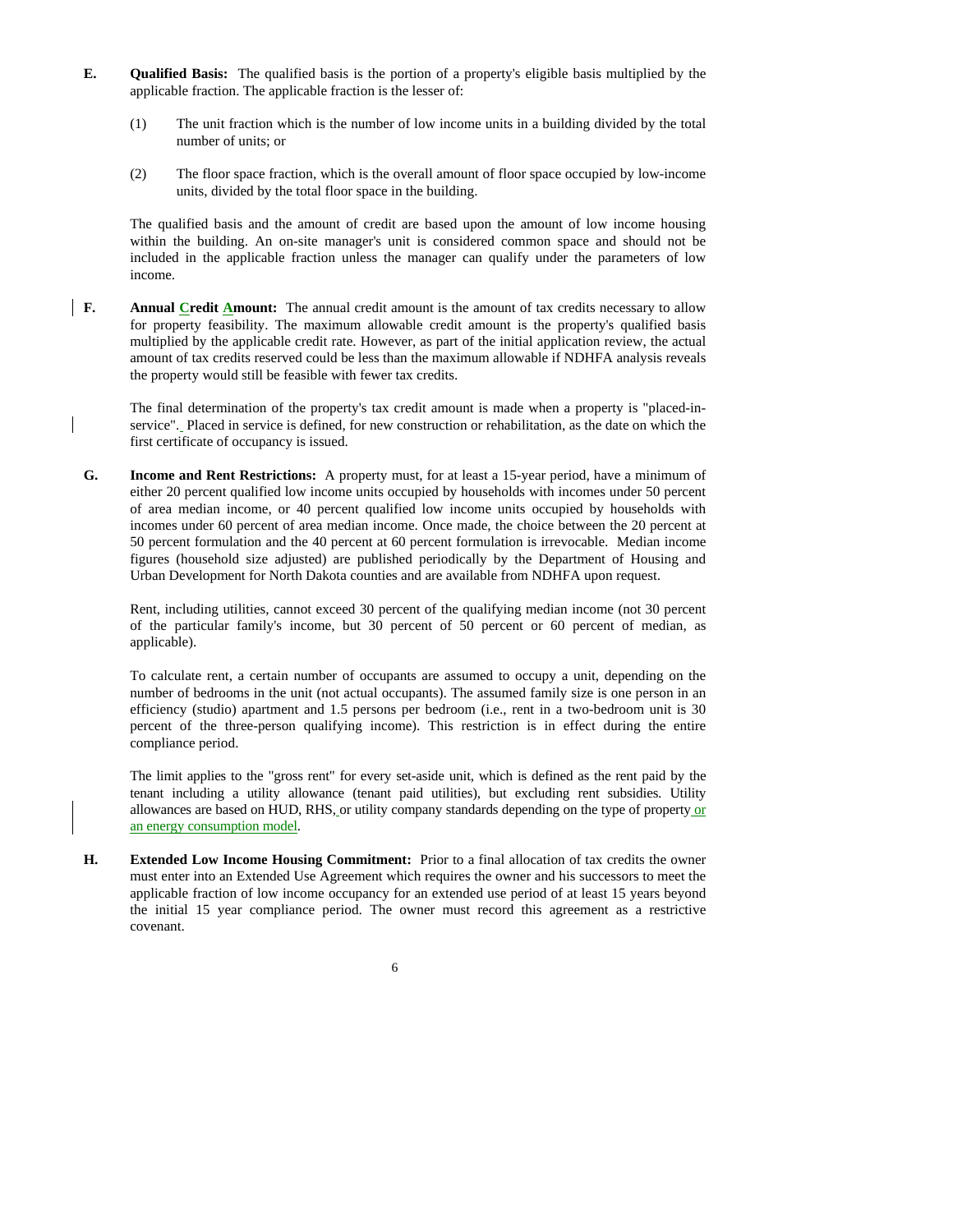- **I. Gross Rent Floor:** The gross rent floor will be established on the date of initial allocation of a housing dollar credit amount (normally the date of issuance of the carryforward agreement) unless the owner informs NDHFA prior to the placed-in-service date that the owner wishes to establish the rent floor at the placed-in-service date.
- **J. Compliance Monitoring:** NDHFA will monitor all properties placed-in-service for which tax credits are, or have been allocated at any time since the inception of the LIHTC program. A copy of the NDHFA LIHTC Compliance Manual is available upon request and is provided to all property owners.

**Deleted:** Monitoring

 Applicants or Developers utilizing the LIHTC program must remain in compliance with program guidelines throughout the agreed upon use period. An Applicant or Developer involved with an existing property that is determined by NDHFA to be significantly out of compliance, at the sole discretion of NDHFA, will not receive consideration for new tax credit properties until the issues are resolved to the satisfaction of NDHFA.

 (1) All tax credit recipients shall submit an annual certification to NDHFA in a manner, form, and time established by NDHFA. This certification will include such items as number of setaside units, tenant names, household information, rents, utility allowance or cost, tenant income, sources of income, unit information, and any other information required by NDHFA.

 The owner of a tax credit property is required to retain records for each building in the property for each year in the compliance period showing: the total number of residential rental units in the building (including the number of bedrooms and unit size in square feet); the percentage of residential rental units in the building that are tax credit units; the rent charged for each unit (including utility allowance); the number of household members in each unit; notation of any vacant units; tenant's income (i.e., household income); documentation to support each household's income certification; the eligible basis and qualified basis of the building at the end of the first year of the credit period; and the character and use of any nonresidential portion of the building included in the building's eligible basis.

- (2) Each property owner shall allow NDHFA staff or its agent(s) to conduct on-site reviews of tenant files, supporting financial information and a physical inspection for compliance with habitability standards. All tax credit recipients will maintain records of tenant applications, income certifications and verifications of tenant's income in accordance with the NDHFA Compliance Monitoring Manual.
- (3) Upon reasonable notice, NDHFA shall have access to all property development records, including IRS reporting forms.
- (4) NDHFA will promptly notify the IRS of any property noncompliance in relation to its responsibilities under the Code.
- (5) Each property owner, general partner, and management agent shall be required to complete and submit IRS Form 8821 Tax Information Authorization, as requested by the Agency, and provide the Agency with copies of all correspondence from and to the Internal Revenue Service related to the property during the compliance period.
- (6) As part of the compliance monitoring reporting requirements, each property owner will be required to submit annual operating statements showing property income and expenses.
- 7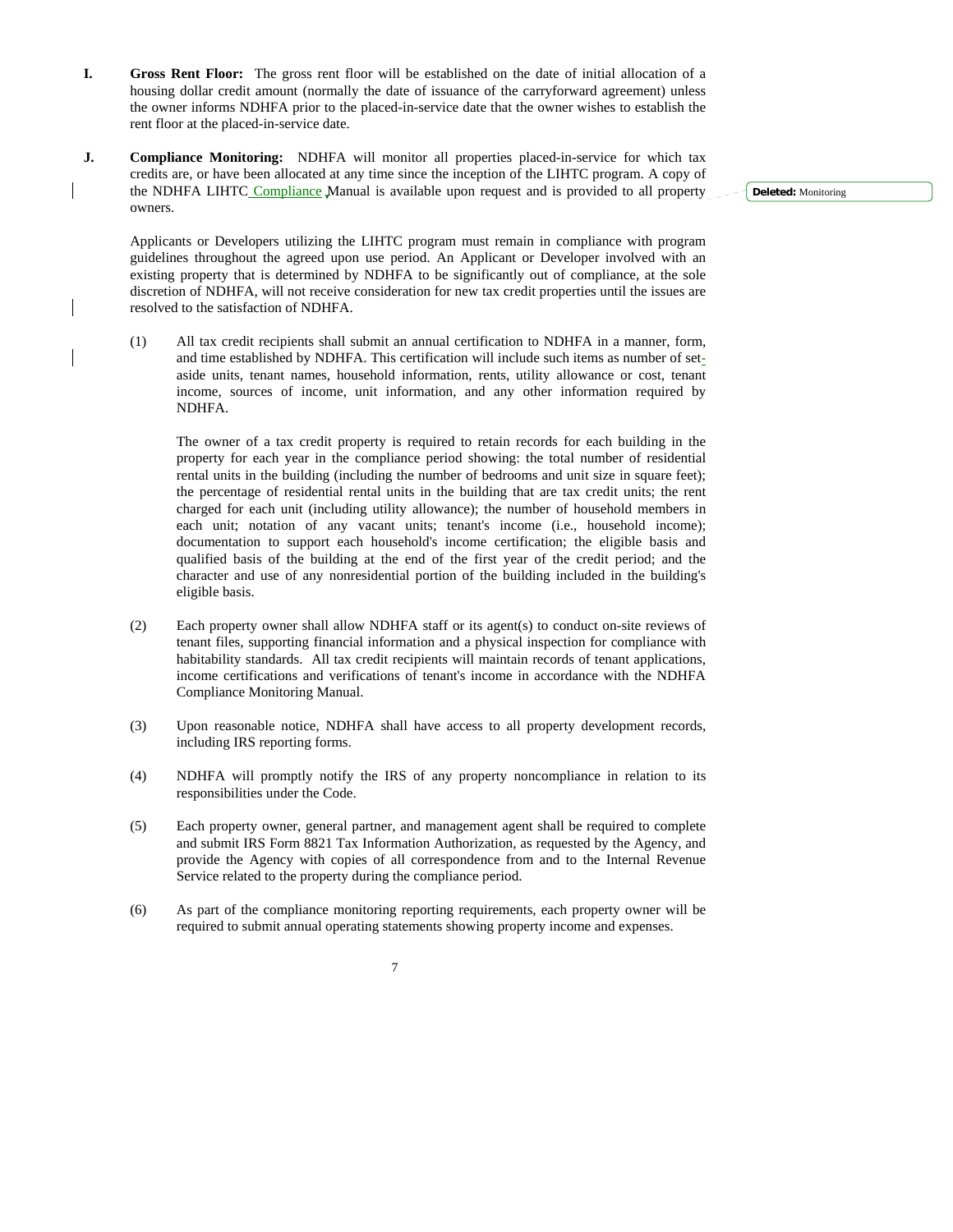- (7) NDHFA will charge each property an annual fee to carry out the required monitoring. The fee is currently set at \$50 per property, plus \$35 per low-income unit. Properties with multiple buildings located in different towns (scattered sites properties) will be assessed a \$50 per building fee, plus \$35 per low-income unit. (Multiple buildings within the same town will be subject to a single \$50 fee for all buildings in that town. Normal per unit fees will apply.) NDHFA reserves the right to adjust the annual fee. Additional fees may be assessed to a property determined to be in substantial noncompliance, to cover added costs of monitoring.
- **K. Restriction:** No one Developer, Applicant or party with an Identity of Interest (excluding management control) will be eligible to receive Conditional Reservations for more than an aggregate 25 percent of the NDHFA annual per capita allocation.

An exception to this limitation will be made to ensure maximum distribution of the tax credits:

- (1) If during the regular allocation cycles, the only properties remaining are applications by Developers who have reached the 25 percent limit, or
- (2) If, after the regular cycles, there are recaptured or unallocated tax credits, they may be allocated without regard to the 25 percent limitation.

A forward commitment of following years' credit authority may be made to fully fund a project, at the sole discretion of the Agency.

- **L. Discrimination:** All housing receiving tax credits must be open to all persons regardless of race, color, national origin, religion, creed, sex, disability, or familial status.
- **M. ADA and 504:** Properties containing facilities that are available to the general public must meet the Americans with Disabilities Act (ADA) requirements and if federal assistance is involved, must also comply with Section 504 of the Rehabilitation Act of 1973. The property must also comply with the Fair Housing Amendments Act of 1988.
- **N. Limit on Volume:** Each state annually can issue new tax credits up to the greater of \$1.95 per resident or \$2,325,000, adjusted for inflation. Properties with tax-exempt\_financing, which are subject to a separate volume limitation, are not counted against the state credit limit. Only the first year of the ten-year credit period is counted against the limit. An additional 10% of 2009 credit authority is available in 2009 as a part of the Housing and Economic Recovery Act of 2008. These credits will not be included in the regular competitive rounds but will be held, to the extent needed for subsequent allocations to projects in the pipeline in order to bring them up to the 9% credit rate.
- **O. Recapture:** Part of the credit will be subject to IRS recapture provisions, if the qualified basis at the close of any year is less than the amount of such basis at the close of the preceding taxable year, or if the minimum percentage of qualified low income units is not maintained for the full extended use period.
- **P.** Reserve Accounts: All properties will be required to maintain a replacement reserve account for the term of the compliance period. This account will be set aside in a federally insured financial institution or the Bank of North Dakota. The replacement reserve requirement for new construction properties and substantial rehabilitation (rehab exceeding \$30,000 per unit) properties designed for seniors will be \$250 per unit per year. The requirement for all properties designed for families as well as rehabilitation developments with rehabilitation costs of \$30,000 per unit or less will be \$300 per unit per year. This account shall not be used for routine maintenance and upkeep expenses.

 All properties will also be required to establish an operating reserve equal to a minimum of four months of projected operating expenses plus debt service payments and annual replacement reserve



**Deleted:** 2

**Deleted:** 2

**Deleted:** If a single application includes a credit request that exceeds 25 percent of the NDHFA annual per capita allocation, the application will be treated as separate applications, the first one limited to the 25 percent amount and the second for the balance. Upon selection of the first part of the application, developer deduct points will be applied to the second part of the application and it will compete as a separate application.

**Formatted:** Highlight

**Formatted:** Highlight

**Formatted:** Highlight

**Deleted:** -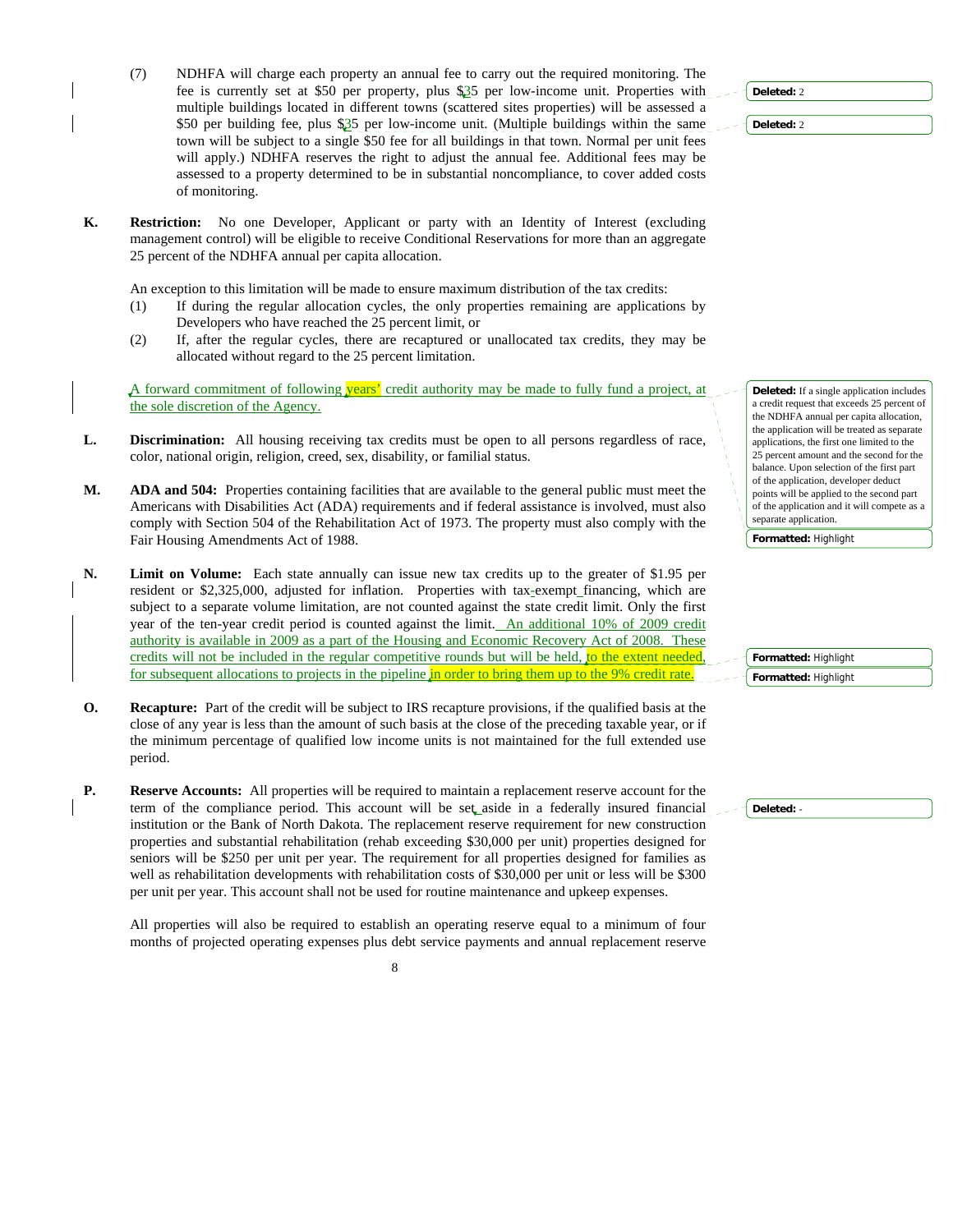payments. This requirement can be met with an up-front cash reserve; a letter of credit from the developer's financial institution guaranteeing this reserve; or partnership documents specifying satisfactory establishment of an operating reserve. This operating reserve must be set aside at a federally insured financial institution or the Bank of North Dakota and accounted for in a manner acceptable to the Agency.

**Deleted:** -

 If applicable, a tax escrow account must be maintained in a federally insured financial institution or the Bank of North Dakota

- **Q. Tax-Exempt Financed Properties:** Properties for which tax-exempt bond financing is proposed in conjunction with LIHTC do not fall under the state's credit volume cap; however, such properties are subject to all of the other requirements of this Plan.
- **R. Identity of Interest:** The Applicant must disclose any and all relationships (generally based on financial interests or family ties) with others involved in the property. This disclosure is required for all parties which:
	- (1) Have an ownership, development, or financial interest in the property (excluding limited partners with less than a 15 percent ownership interest);
	- (2) Have current or future management control of the property;
	- (3) Have any current or contingent financial or management liability for the property, including guarantees, letters of credit, take out agreements or support agreements; and
	- (4) Are involved in the property and have been debarred from any North Dakota program, other state program or any federal program.

 This disclosure requires the names and addresses of all parties, including corporate officials, if applicable. Forfeiture of the reserved tax credits may result if this information is not adequately disclosed, or if the information changes. Applicants may apply for a waiver of this procedure.

 The intent of this section is not to limit passive ownership, but to properly identify all parties that have a significant involvement in the development of the property.

**S. Disclosure of Interest:** The Applicant must also disclose the names and addresses, including corporate officials where applicable, of all parties that have a significant role in the property. These parties include, but are not limited to: the general contractor, all subcontractors whose aggregate contract will exceed ten percent of the cost of property (this cost shall be calculated excluding the acquisition of land), accountants, architects, engineers, financial consultants, and any other consultants.

## **III. TYPES OF DEVELOPMENTS**

**A.** New Construction: For new construction properties, the annual credit amount is  $\frac{9\%}{2}$  of the qualified basis.

 A maximum of 70 percent present value credit can be issued for low income units in buildings that are not "federally subsidized", and a maximum of 30 percent present value credit can be issued for units in properties that are federally subsidized.

**Deleted:** the appropriate "credit rate" percentage **Deleted:** for the month in which the

building is placed-in-service unless the Applicant locked in the rate at an earlier month.¶

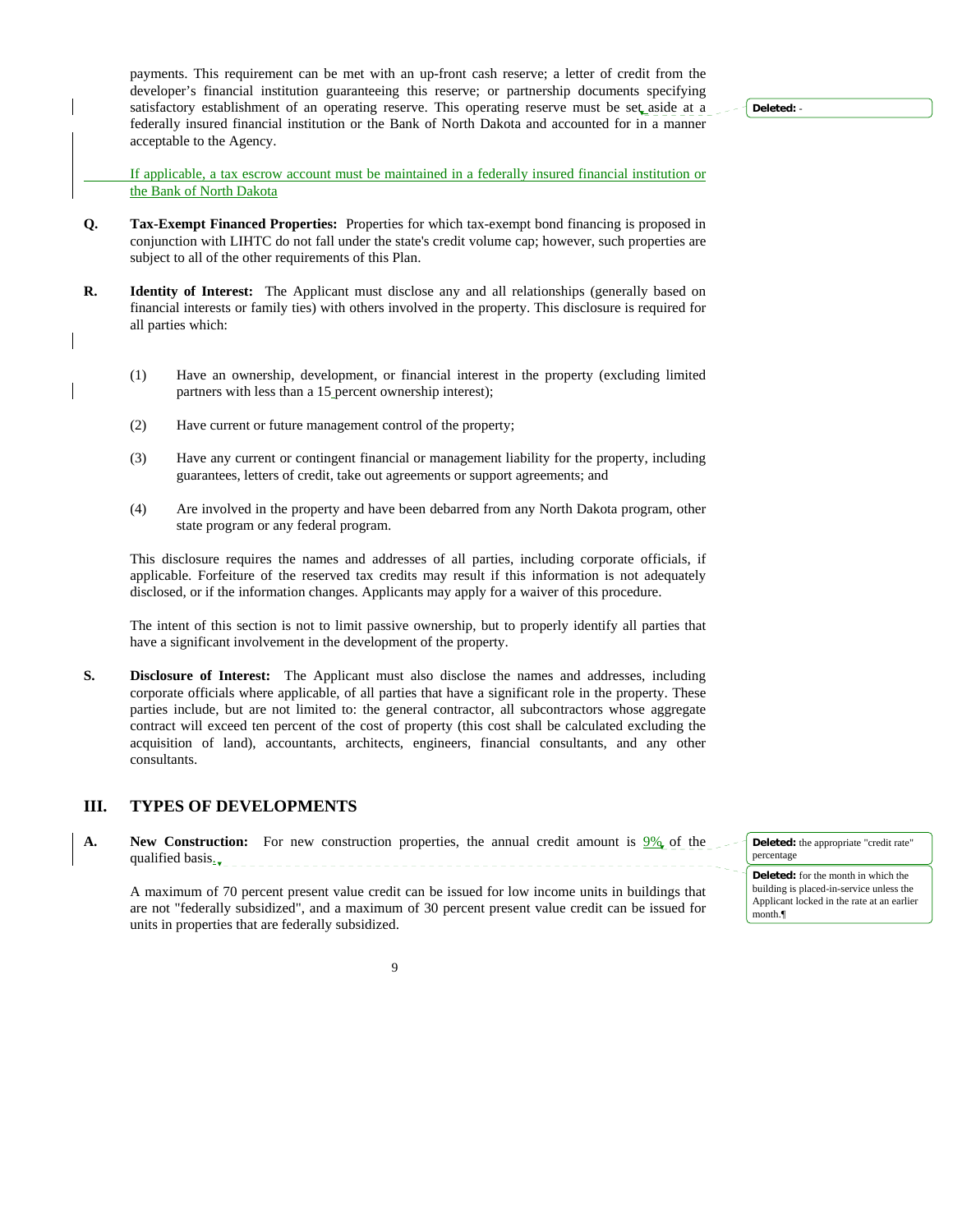A federal subsidy is any type of tax-exempt financing provided by state or local governments, the interest on which is exempt from federal taxation under the Internal Revenue Code<sub>x</sub>

 Assistance derived from federal grants will not be treated as a federal subsidy if subtracted from the property's basis to determine the qualified basis $\overline{\mathbf{r}}$ 

**B.** Existing Properties: Existing properties qualify for a credit based upon 30 percent of present value of low-income units, including acquisition cost, when used in conjunction with a substantial rehabilitation property. Credits allocated for acquisition will take into account the appraised value of the property. In order for the acquisition cost to be part of the eligible basis, the building must be newly acquired by the owner and a period of at least ten years must have elapsed between the date of acquisition and the date the building was last placed-in-service. The ten-year period may be waived in certain instances by the Secretary of the Treasury with respect to any building acquired from an insured depository institution or from a conservator or receiver of such an institution. Certain situations are exempted from the ten-year rule, including:

- (1) A person who inherits a property through the death of another person;
- (2) A governmental unit or qualified nonprofit group if income from the property is exempt from federal tax;
- (3) A person by foreclosure (or instrument in lieu of foreclosure) of any purchase money security interest, provided the person resells the building within 12 months after placing the building in service following foreclosure; or **or**  $\frac{1}{2}$  **or**  $\frac{1}{2}$  **lateral contract to the service of the service of the service of the service of the service of the service of the service of the service of the s**

(4)\_ A project substantially assisted, financed or operated under HUD or RHS housing programs.

 Interested parties are urged to reference Section 42(d) of the Code and to seek competent tax counsel for guidance.

**C. Substantial Rehabilitation:** Rehabilitation expenditures, which exceed the greater of an average of \$6,000 per low-income unit or 20 percent of the depreciable basis, are treated "as a separate new building". Effectively, this means that, substantial rehabilitation carried out by a new owner, a credit of 30 percent present value is available on the acquisition cost and 70 percent present value is available on the rehabilitation cost, assuming that no tax-exempt financing is used. If the property does not change hands, the current owner can receive the substantial rehabilitation credit (30 percent or 70 percent as applicable) only on the rehabilitation work, so long as the costs are the greater of \$6,000 per unit or 20 percent of the basis. To assure meaningful rather than cosmetic rehabilitation, NDHFA has chosen to exceed the requirement set forth in the Tax Code and has established a minimum rehabilitation threshold of  $10,000$  per unit in hard construction costs.

NDHFA will waive the  $$10,000$  minimum rehabilitation threshold requirement if a capital needs assessment, submitted with the initial application package, supports a lower rehabilitation requirement. See Section VII B (1) for information on completing a capital needs assessment.

**D. Ineligible Properties:** Most residential properties qualify for the tax credits. Ineligible properties include transient housing (housing leased for less than six months); properties of four units or less which are occupied by the owner or a relative of the owner; nursing homes; life care facilities; and mobile home communities.

 Applications will be accepted for existing properties containing units that are subsidized by state or federal resources providing that "gross rents" are capped at the Housing Credit ceiling rent levels. For purposes of this paragraph, "gross rents" are defined to include tenant paid rent, utilities and federal **Deleted:** , is also considered a Federal subsidy, as are Rural Housing Services (RHS) Section 515 loans. HUD Section 8 rental "certificate" or "voucher" subsidy is not considered to be a federal subsidy.

#### **Deleted:** ¶

**Deleted:** Properties financed with below-market loans funded under the HOME Investment Partnership Act (HOME) or the Native American Housing Assistance and Self-Determination Act of 1996 (NAHASDA) will be allocated up to 70 percent present value credit, but only if 40 percent or more of the residential rental units in the property are occupied by families with incomes of 50 percent or less of the area median income. Parties interested in this provision should reference Section 42 of the Code.

**Formatted:** Indent: Left: 0 pt, First line: 0 pt

#### **Deleted: ¶**

**Deleted:** later of: (i) the

#### **Formatted:** Highlight

**Deleted:** , or (ii) the date of any repairs with respect to which treatment under Section 167(k) was elected

#### **Formatted:** Highlight

**Deleted:** to avert an assignment of the mortgage to HUD or RHS, to avoid a federal insurance claim, or "by reason of other circumstances of financial distress."

# **Deleted:** or,

**Deleted:** .

## **Deleted:** 3

**Deleted:** 1

**Deleted:** or other federally subsidized loans are

**Deleted:** 3

**Deleted:** 1

**Deleted:** 7

**Deleted:** 5

**Deleted:** 7

**Deleted:** 5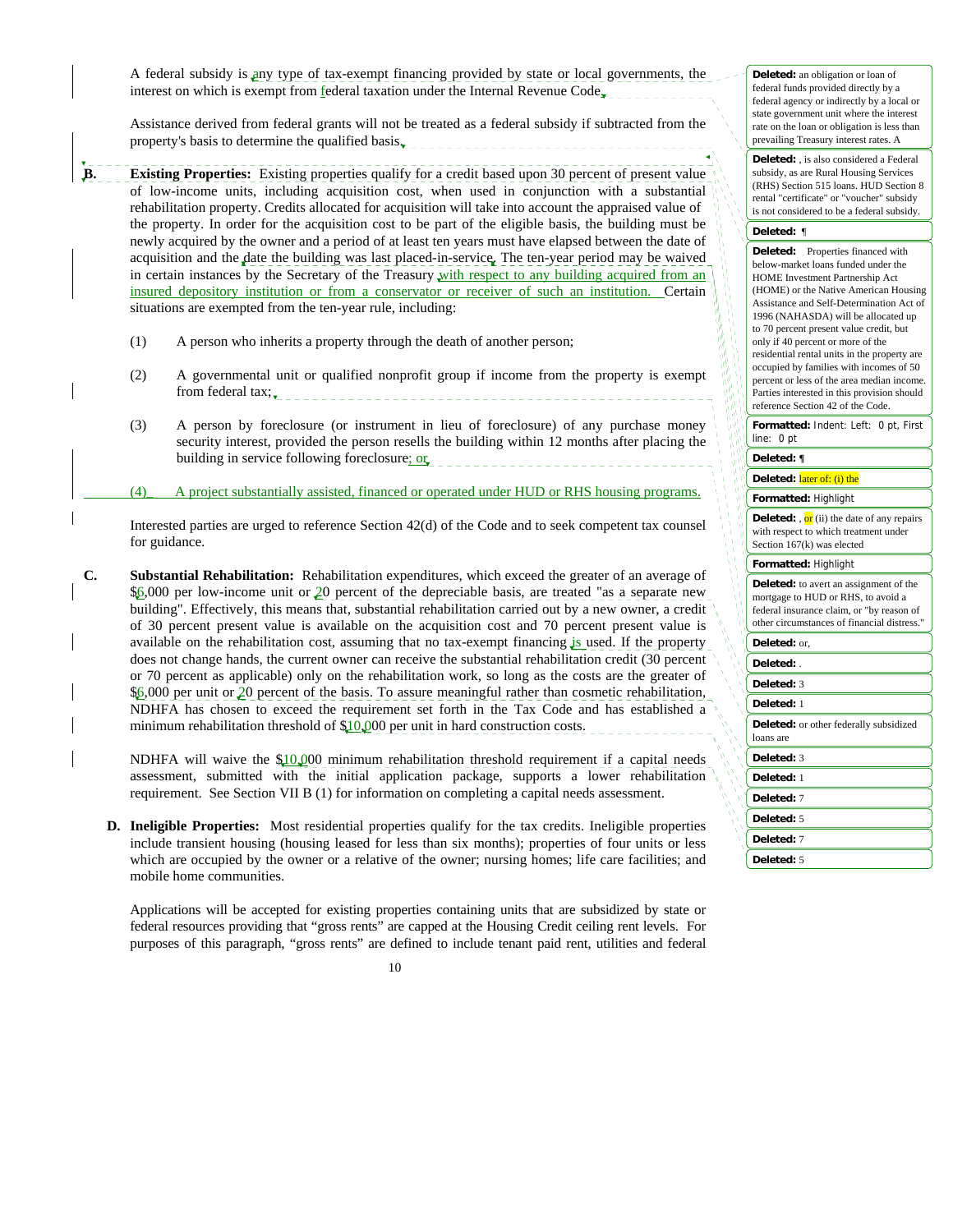project based rental subsidies. Minimum rehabilitation thresholds will also apply, as described above.

### **IV. APPLICATION PROCESS**

Applicants must apply (using NDHFA forms) to receive a tax credit allocation. The complete application, including all fees, must be received by 5 PM (Central Time) on the closing date to be eligible for consideration. The following application cycles have been set:

| Application<br>Cycle | Closing Date<br>For Applications | Maximum Amount of Total<br>Credits to be Allocated                                                     |            |
|----------------------|----------------------------------|--------------------------------------------------------------------------------------------------------|------------|
|                      | February 27, 2009                | \$2,325,000 plus any additional available amounts                                                      | Deleted: 9 |
|                      | April 30, 2009                   | Balance of available credits                                                                           | Deleted: 8 |
|                      |                                  | The housing credits available for allocation in $2009$ are approximately \$2,325,000.                  | Deleted: 8 |
|                      |                                  |                                                                                                        | Deleted: 8 |
|                      |                                  | If, after the second funding cycle, credits remain unallocated or additional credits become available, |            |

applications will be accepted and considered for funding on a first-come, first-serve basis until September 30, 2009 during what is considered to be an open funding round. Applications submitted during the open funding round must meet both the threshold requirements as well as the requirements for a formal reservation of credits. At the discretion of the Agency, applications may be accepted after September 30, 2009 if credits remain available and the applicant can demonstrate that it can meet the carryover deadline of December 1, 2009. **Deleted:** 8 **Deleted:** 8 **Deleted:** 8

Applications selected will be given a conditional reservation subject to meeting additional requirements. Applicants will be notified of the status of their application.

Proposals with tax-exempt financing must comply with the provisions of the NDHFA Allocation Plan. These proposals will be processed as soon as practical. The Applicant is advised to seek competent bond and tax counsel prior to application.

## **V. THRESHOLD REQUIREMENTS**

When an application is received, it shall first be reviewed for eligibility to be scored and ranked. In order to be eligible for scoring and ranking, the application must be complete and include the following information, unless waived by NDHFA for good cause:

- **A. Demonstrated Site Control:** Evidence that the Applicant has, and will maintain from the start of the application review process until the land is acquired, direct site control. This will also include a sketch plan of the site.
- **B. Zoning Availability:** Evidence that the appropriate zoning will be available must be provided (i.e. a letter from a city official stating that appropriate zoning is in place or forthcoming.)
- **C. Applicant Characteristics:** NDHFA must be satisfied that those who will own and operate the property are familiar with, and prepared to comply with, the requirements of the program. This is evaluated in terms of
	- (1) Property ownership and development;
	- (2) Management experience; and,
	- (3) Level of knowledge of the program demonstrated through preparation of the tax credit application.

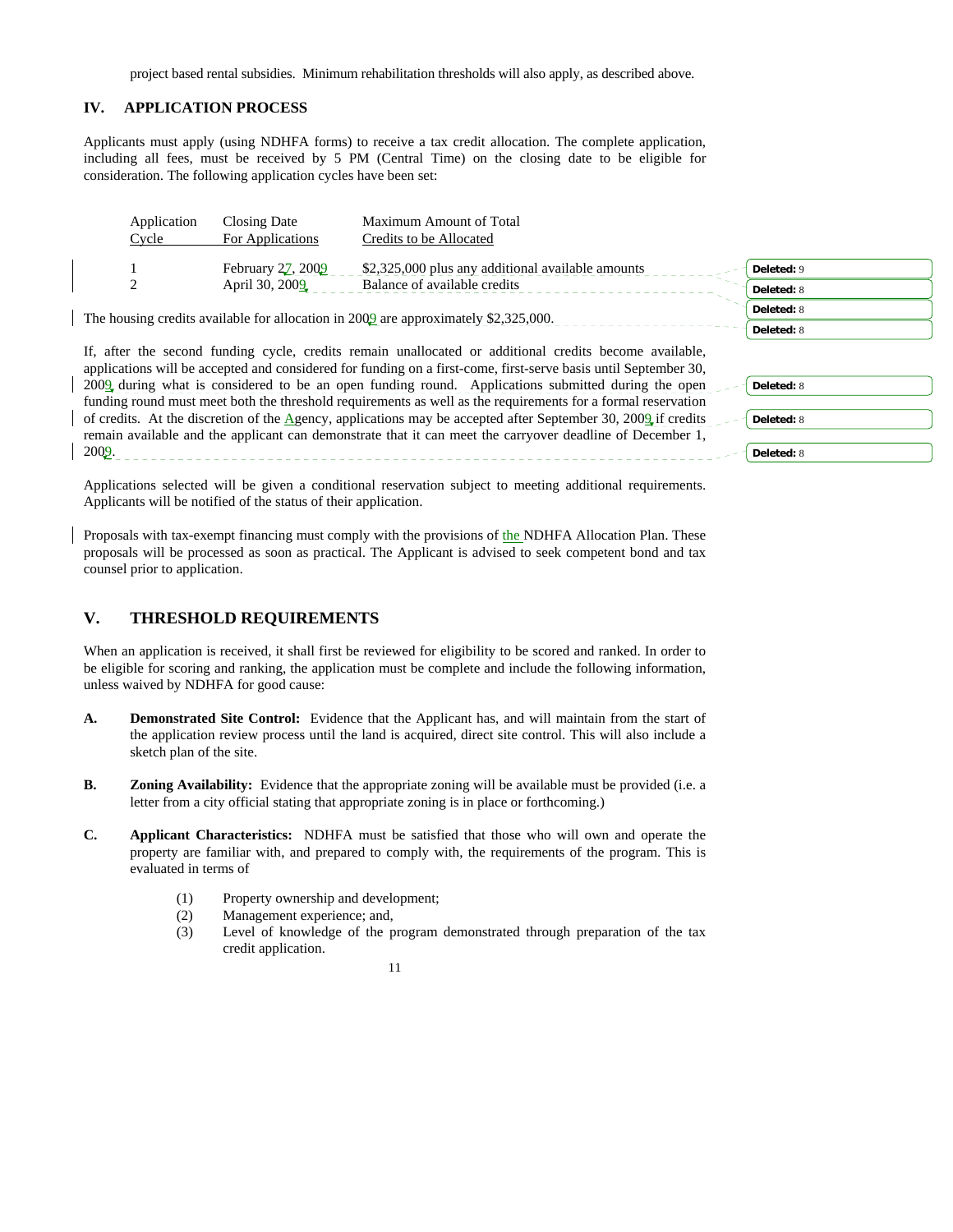Applicants who have been convicted of, enter an agreement for immunity from prosecution for, or plead guilty, including a plea of nolo contendere, to: a crime of dishonesty, moral turpitude, fraud, bribery, payment of illegal gratuities, perjury, false statement, racketeering, blackmail, extortion, falsification or destruction of records are ineligible. Applicants who have been debarred from any North Dakota program, other state program or any federal program are ineligible. Applicants having an Identity of Interest with any debarred entity may not be eligible at the sole discretion of NDHFA. The developer, general partner and owner will be required to complete IRS Form 8821, Tax Information Authorization as a condition of application for an allocation of credits. Other members of the development team may also be required to complete Form 8821. Information obtained from the IRS will be used solely for the purpose of tax credit awards and the information will be safeguarded by the Agency to prevent improper disclosure.

 NDHFA may inquire to other state allocating agencies relative to the Applicant's or Developer's performance history. Negative performance may result in the application being deemed ineligible at the sole discretion of NDHFA.

**D. Financial Projections:** A 15-year pro forma financial projection for the property shall accompany the application using the income, expenses, and debt service as represented in the application. The rental income should reflect the vacancy rate as stated in the application.

 The reasonableness of development and operating costs in relation to other similar developments will be assessed in evaluating the financial feasibility of credit applications.

**E. Ownership:** The Applicant must be either the owner or Developer of the property. If the Applicant intends to sell or transfer the property within three years from the application date, the Applicant must disclose the intent to sell or transfer the property and, if known, the names and backgrounds of those who will purchase or receive the property. Failure to provide this information may result in forfeiture of tax credits previously reserved.

 Credits are reserved for the ownership entity identified in the initial application. A sale or transfer of a controlling ownership interest prior to issuance of the final allocation document requires an amended application and NDHFA approval. A nonrefundable transfer fee of \$1,000 or three percent of the annual credit amount reserved for the property, whichever is greater, must accompany the amended application. The payment of this fee does not obligate NDHFA to approve the transfer. If the transfer is denied, the credit reservation will remain with the original Applicant.

- **F.** Subsidies: The application package must include a signed certification as to the full extent of all federal, state and local subsidies that are expected to apply to the property.
- **G. Compliance with Fair Housing Act**: The application package must include a completed and signed Fair Housing Act Accessibility Checklist (Exhibit D in Application).
- **H. Public Housing Waiting List**: The application package must include a written commitment from the Applicant to inform the public housing authority (PHA) of vacancies and to give priority to households on PHA waiting lists who apply for occupancy.
- **I. Local Support Letter from a City-Governing Body (Commission/Council):** This letter of support shall identify the number and type of units requested and the exact location of the proposed property.
- **J.** Housing Need: Completion of a comprehensive market study of the housing needs of low-incomeindividuals in the area to be served by the property, at the Developer's expense, by a disinterested

**Formatted:** Highlight

**Formatted:** Tabs: 31.5 pt, Left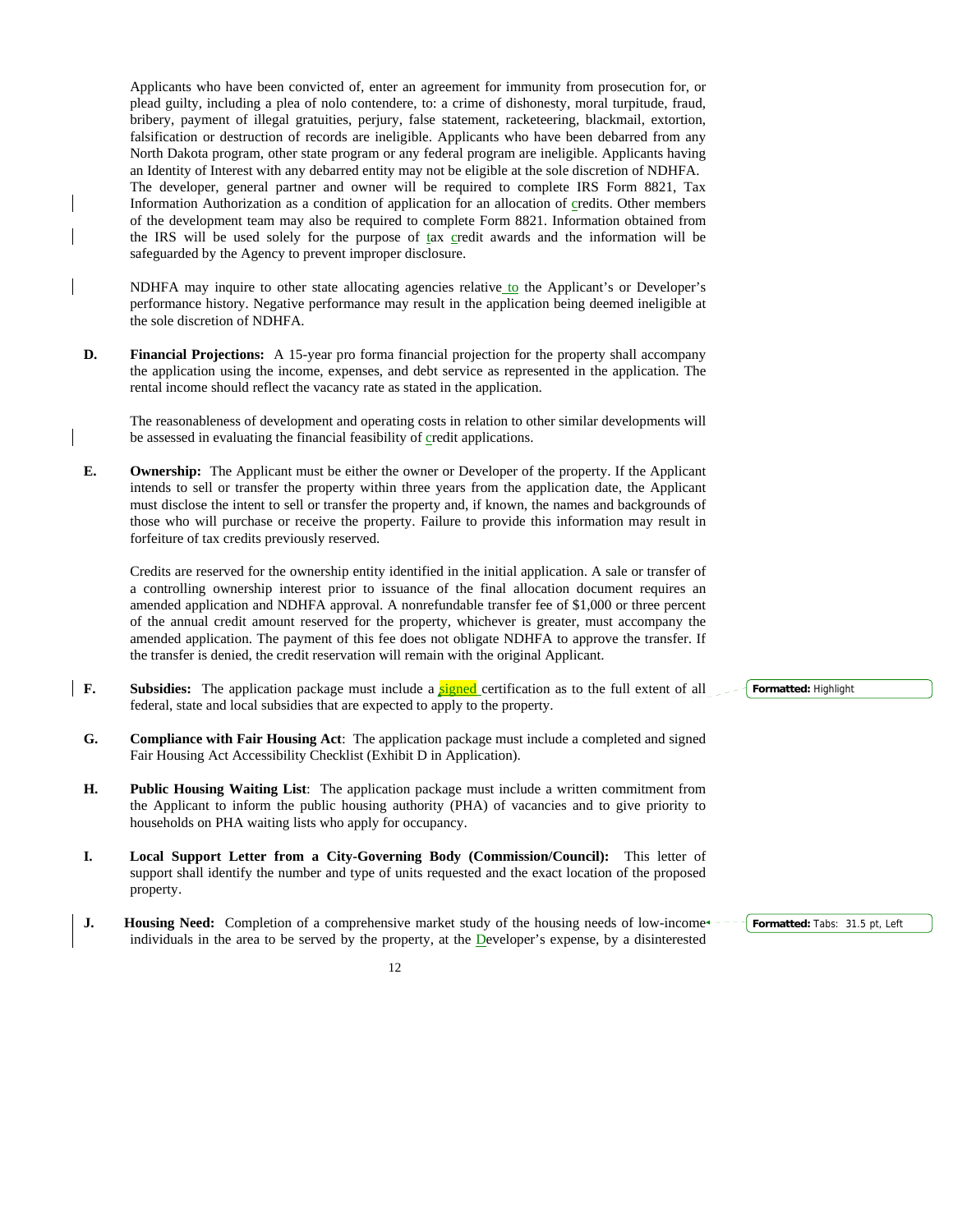party who is acceptable to the NDHFA is required. The Market Study must document sufficient demand in the market area to support the proposed development. The Market Study must have been completed within six months of application for credits and must contain, at a minimum, the following information and analysis: a) a statement of the competence of the market analyst; b) a description of the proposed site; c) a demographic analysis of the number of income eligible households, using tax credit limits, that can afford to pay rent; d) geographic definition and analysis; e) analysis of household sizes and types; and f) a description of comparable market rate developments as well as all Low Income Housing Tax Credit properties in the market area. An acceptable Market Study will also include: a) a description of rent levels and vacancy rates of comparable market rate properties as well as all Low Income Housing Tax Credit properties in the market area; b) analysis of practically available operating expenses and turnover rates of comparable market rate properties as well as all Low Income Housing Tax Credit properties in the market area, c) projected operating funds and expenses when available at the time of the study; and d) expected market absorption for the proposed units, including a description of the market impact. If the applicant is targeting various income levels, (i.e. 50%, 40% or 30% targeting), the market study must address demand and absorption rates for these designated income levels. The applicant is advised to reference the market study requirements of other funding sources, such as USDA Rural Development, as may be applicable and insure that the market study meets NDHFA requirements as well as those of other funding providers. If the Agency has cause to question the conclusions reached in the study, we reserve the right to order a new market study at the expense of the Applicant.

- **K. Capital Needs Assessment:** A Capital Needs Assessment as described in Section VII B (1) must be submitted with the application package, if proposed rehabilitation expenditures (hard construction costs) are less than \$10,000.
- **L. Ability:** The Applicant must demonstrate that all members of the development team have the ability and financial capacity, in their respective roles, to undertake, comply, maintain and manage the property. NDHFA may require the Applicant to provide financial statements as deemed necessary. Misrepresentation of any information about the experience or financial capacity of any property team member, or failure to disclose team members or any "Identity of Interest", will be grounds for denial or loss of the credits, and may affect future participation in the program.
- **M. Appraisal:** An application package involving acquisition costs, which exceed 15 percent of the total property costs, must include an appraisal of the subject property, completed within six months of the date of the application by a state Certified General Real Property Appraiser, that supports the amount of acquisition. Applicant is advised to also consider the requirements of other funding sources, such as USDA Rural Development, before ordering the appraisal.
- **N. USDA Financing**: An application package involving existing USDA debt must include a letter from USDA stating what progress has been made on an "Initial Transfer Request".

֦

**Application packages will be reviewed for completeness upon receipt. Application packages missing any of the above listed items will be deemed incomplete and will be given reasonable time to submit the missing information. A negative five points for each missing item will be assessed in the scoring and ranking process. If the package is received early such that missing information can be requested and received prior to the application due date, the negative points will not be assessed.**

**NDHFA reserves the right to reject an application if the qualified basis per square foot exceeds 125 percent of the average qualified basis per square foot of selected properties in the previous two years. The average qualified basis per square foot of selected properties during the 2007-2008 funding years was \$**96.59

**Deleted: 6 Deleted: 7 Deleted: 88.12.¶**

**Deleted:** 7 **Deleted:** 5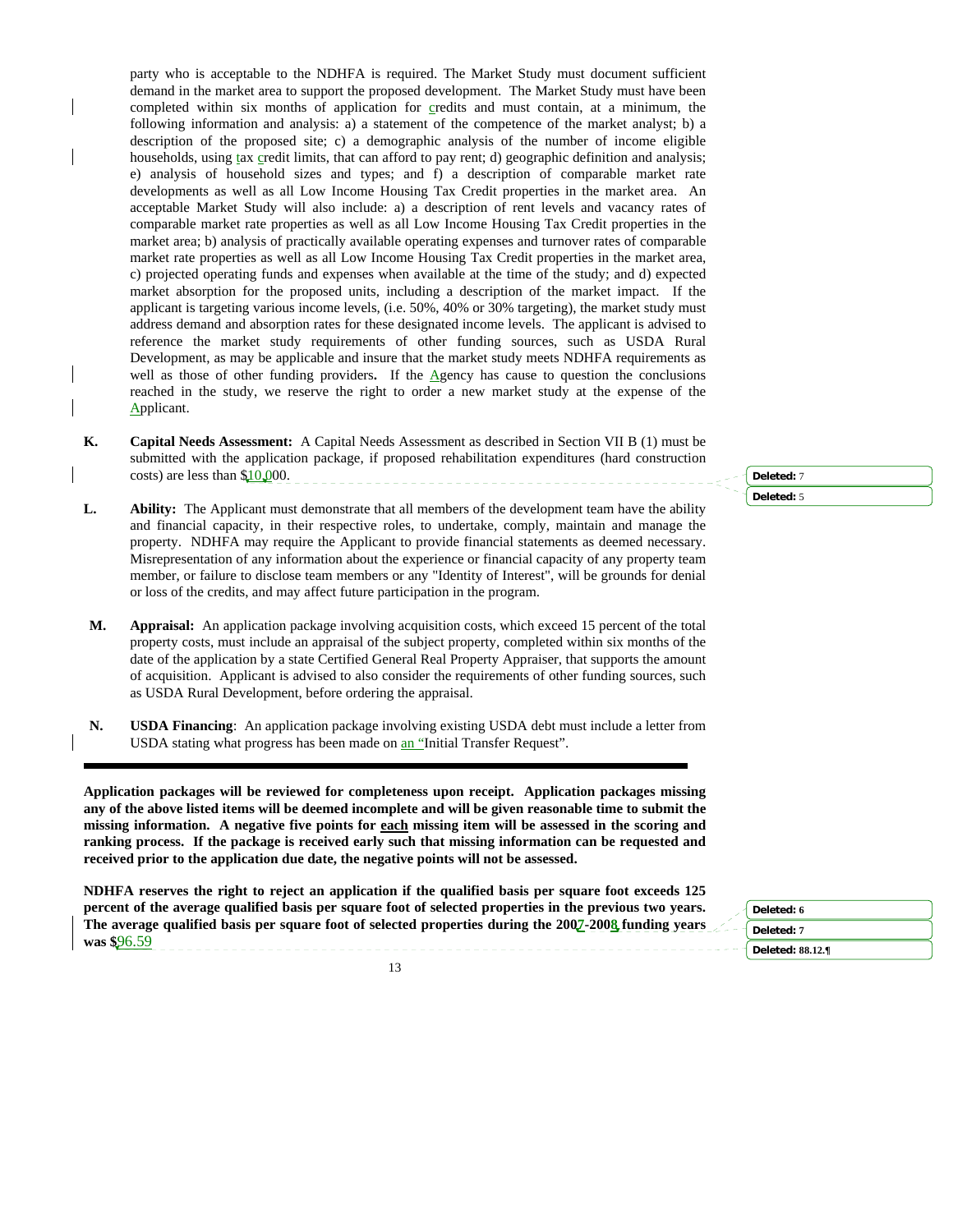**Proposals will be underwritten to achieve a target debt service coverage ratio of 1.20. NDHFA reserves the right to reject an application if, during underwriting, the property is determined to have a debt service coverage ratio less than 1.1. Credit adjustments may be made on any proposals with ratios over 1.25.**

## **VI. APPLICATION FEES**

**Deleted:** Page Break

**A non-refundable processing fee of \$500 is due with all applications for tax credits. This fee will not count toward satisfaction of the ten percent allocation fee.** 

Successful LIHTC applications are subject to the following fee schedules:

- **A. For-Profit Applicants:** All for-profit Applicants will be required to pay a total allocation fee of the greater of \$1,000 or ten percent of the first year's LIHTC allocation as follows:
	- (1) Reservation: A reservation fee of three percent of the annual credit amount reserved is due upon issuance by the NDHFA of formal reservation of tax credits. This fee is nonrefundable.
	- (2) Carryover Allocation: Properties will be charged a fee of one percent of the carryover amount of credits. This is due at the time a carryover agreement is executed. This fee is non-refundable.
	- (3) Allocation: The balance of the allocation fee is payable at the time the allocation is finalized (prior to issuance of IRS Form 8609).
- **B.** Non-Profit Applicants: All non-profit Applicants will be required to pay a total allocation fee of the greater of \$1,000 or ten percent of the first year's LIHTC allocation.
	- (1) Reservation: A reservation fee of one percent of the annual credit amount reserved is due upon issuance by the NDHFA of formal reservation of tax credits. This fee is nonrefundable.
	- (2) Carryover Allocation: Properties will be charged a fee of one percent of the carryover amount of credits. This is due at the time a carryover agreement is executed. This fee is nonrefundable.
	- (3) Allocation: The balance of the allocation fee is payable at the time the allocation is finalized (prior to issuance of IRS Form 8609).

## **Applications having combined for-profit and non-profit sponsorship will be subject to the forprofit fee structure.**

**C. Tax-Exempt Financed Properties:** All tax-exempt financed properties will be subject to the same fee structure as indicated above, depending upon for-profit or non-profit sponsorship.

## **VII. CREDIT RESERVATIONS**

Applications will first be reviewed for compliance with the Threshold Requirements (Section V). Thereafter, the following definitions shall apply: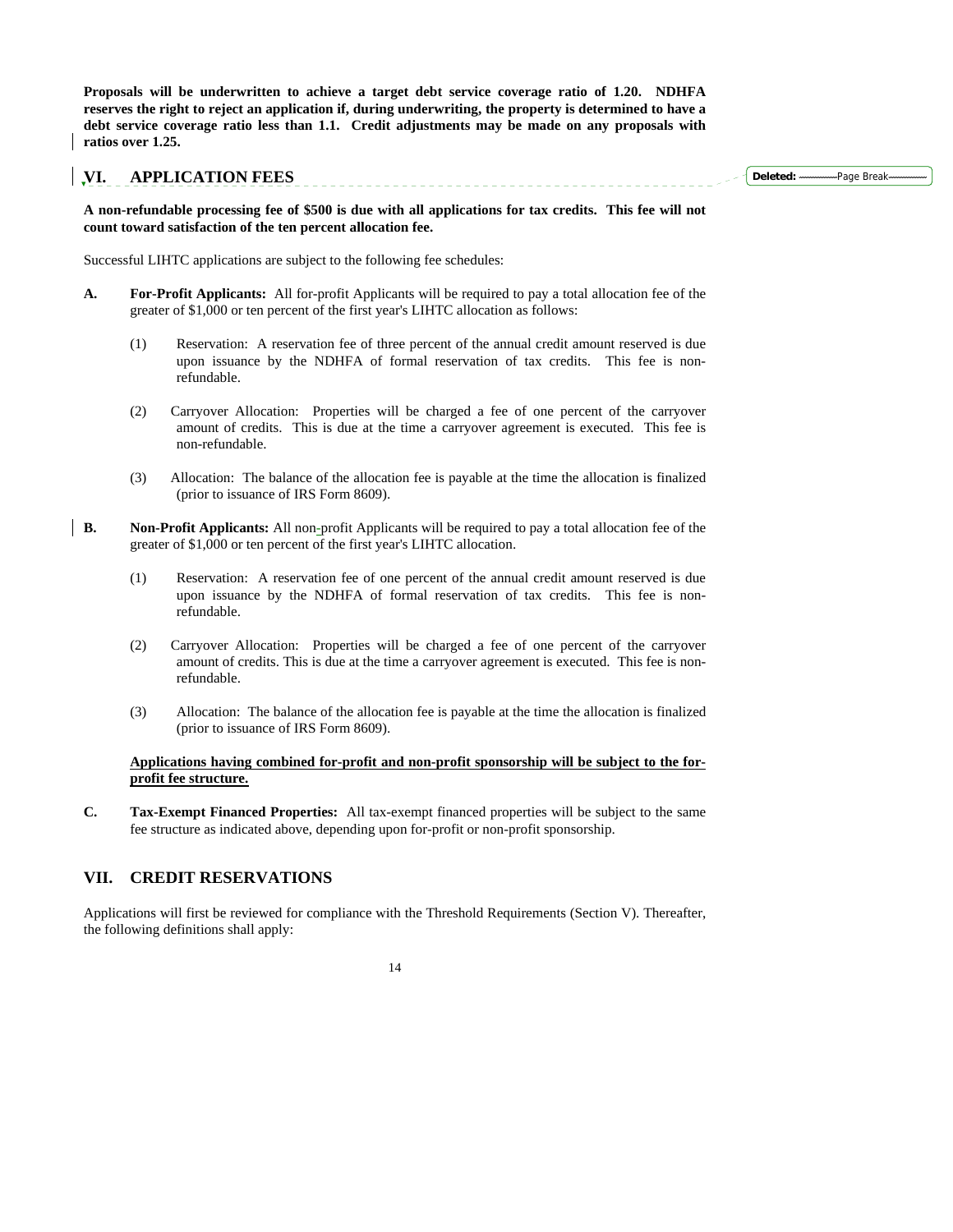- (1) Conditional Reservation A commitment to reserve tax credits conditioned upon Applicant providing program requirements within 60 days of notice.
- (2) Formal Reservation A commitment that tax credits have been reserved for the property. The commitment is conditioned on evidence of timely progress toward completion of the

property acceptable to NDHFA and evidence of compliance with Federal Tax Code and state law.

- (3) Final Allocation of Tax Credits The awarding of the tax credits by NDHFA to the property and the issuance of IRS Form 8609 upon the property being placed-in-service.
- **A. Conditional Reservation:** Those proposals which meet the basic eligibility criteria will be evaluated for a Conditional Reservation and will be given points as outlined in Section IX (Property Ratings).

 The NDHFA will give priority during the evaluation process to properties which serve the lowest income tenants, are obligated to serve qualified tenants for the longest period and utilize the credits most efficiently.

 The selection process is based on the numerical value awarded to each property. The properties with the highest numerical value will be selected first. The time frame for selection of successful properties is expected to be about 30 days. A complete explanation of the selection process is given in Section IX.

 Once NDHFA has completed the evaluation and determined the amount of tax credit to be reserved, it will issue a Conditional Reservation on its prescribed form to the Applicant, which shall be good for a period of 60 days. For good cause shown, NDHFA may extend the Conditional Reservation beyond its expiration date.

- **B.** Formal Reservation: Prior to the expiration of the Conditional Reservation, the Applicant must submit to NDHFA acceptable evidence of the following:
	- (1) Capital Needs Assessment: An application package involving rehabilitation of less than \$30,000 per unit in hard construction costs must include a capital needs assessment by a competent, independent third party acceptable to the NDHFA, such as a licensed architect or engineer. The assessment will include a site visit and a physical inspection of the interior and exterior of units and structures, as well as an interview with available on-site property management and maintenance personnel to inquire about past repairs and improvements, pending repairs, and existing or chronic physical deficiencies. The assessment will consider the presence of environmental hazards such as asbestos, lead paint and mold on the site. The assessment will include an opinion as to the proposed budget for recommended improvements and should identify critical building systems or components that have reached or exceeded their expected useful lives. If the remaining useful life of any component is less than 50 percent of the expected useful life, immediate rehabilitation will be required. If the remaining useful life is less than the affordability period of 30 years, the application package must provide for a practical way to finance the future replacement. The assessment will also include a projection of recurring probable expenditures for significant systems and components impacting use and tenancy, which are not considered operation or maintenance expenses, to determine the appropriate replacement reserve deposits on a per unit per year basis. The assessment will examine and analyze the following:
		- Site, including topography, drainage, pavement, curbing, sidewalks, parking,
	- 15

**Deleted:** properties **Deleted:** to properties

**Deleted:** which

Deleted: ------------- Page Break--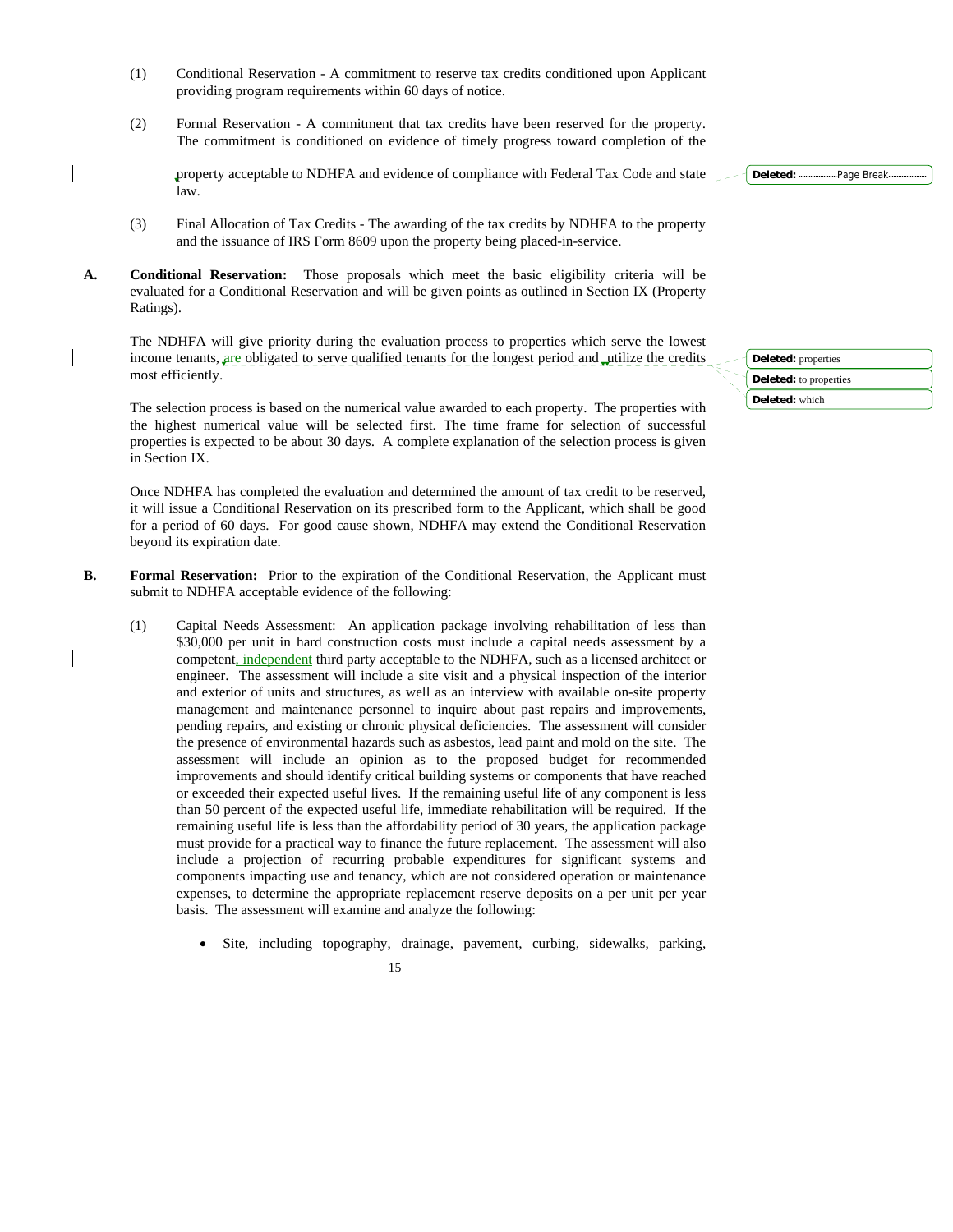landscaping, amenities, water, sewer, storm drainage, and gas and electric utilities and lines;

- Structural systems, both substructure and superstructure, including exterior walls and balconies, exterior doors and windows, roofing system, and drainage;
- Interiors, including unit and common area finishes (carpeting, tile, plaster walls, paint condition, etc.), unit kitchen finishes, cabinets and appliances, unit bathroom finishes and fixtures, and common area lobbies and corridors; and
- Mechanical systems, including plumbing and domestic hot water; HVAC, electrical, lighting fixtures, fire protection, and elevators.

Applicants are advised to also consider the requirements of other funding sources, such as USDA Rural Development, when ordering a capital needs assessment.

(2) Firm commitment of construction and permanent financing: The Applicant must demonstrate that it has enforceable financing commitments. Generally, an enforceable financing commitment is a written approval of a loan, from a lender, with conditions that can only be satisfied and controlled by the Applicant. The letter must state the interest rate, term of the loan and all conditions.

 If the Applicant intends to finance all or part of the property costs out of its own resources, the Applicant must prove that such resources are available and committed solely for this purpose (i.e. written third party verification of fund availability).

- (3) Necessary local approvals, including zoning, site plan approval, etc. (i.e. a letter from a city official stating that appropriate zoning is in place);
- (4) Updated 15-year pro-forma financial projection, if there has been a change in income, expense, or debt service projections since the original application. If there has been no change, an affidavit to that effect from the Applicant is required.
- (5) Formation of ownership entity (i.e. partnership agreement, etc.);
- (6)  $Signed$  certification as to the full extent of all federal, state, and local subsidies that will apply to the property;
- (7) If applicable, a complete report on the status and history of the non-profit Applicant and a copy of the Board minutes approving the non-profit's involvement in the property;

(8) A statement regarding developer's fee and what costs they represent;  $\overline{z}$ 

- $(9)$  An updated application; and, (a) and (b) and (c) and (c) and (c) and (c) and (c) and (c) and (c) and (c) and (c) and (c) and (c) and (c) and (c) and (c) and (c) and (c) and (c) and (c) and (c) and (c) and (c) and (c
- (10) The reservation fee.

| Deleted: C                          |  |
|-------------------------------------|--|
| Formatted: Highlight                |  |
|                                     |  |
|                                     |  |
|                                     |  |
| Deleted: and,                       |  |
|                                     |  |
| Deleted: (9).                       |  |
| Formatted: Bullets and Numbering    |  |
| Formatted: Font: Times New<br>Roman |  |

**Deleted:** .

 Upon receipt of this information, NDHFA will conduct another evaluation of the property based on updated information, and may issue a Formal Reservation of tax credits to the Applicant in the amount it deems necessary and reasonable. Applications containing material changes which would have affected the initial scoring may be deemed ineligible and require forfeiture of the conditional commitment of credits. The Applicant would have the ability to reapply for credits in future application cycles.

The above information must be received in our office within the 60 day timeframe identified in the

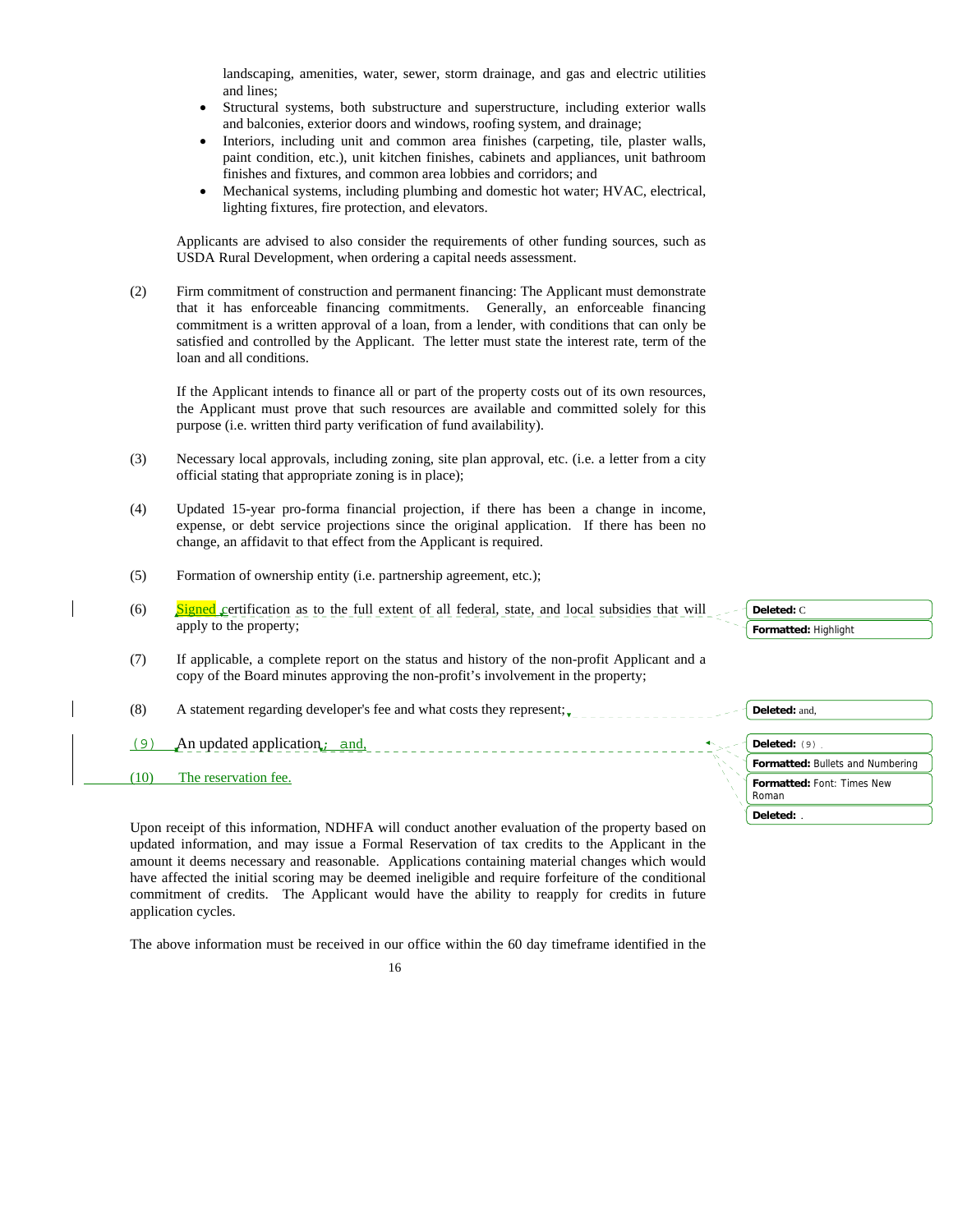Conditional Reservation letter. Applicants who do not submit the items within the 60 day timeframe, and who have not requested and been granted an extension, will be assessed a late fee of \$200 per calendar day up to a maximum of \$2000. If the information is not received within 70 days, the Conditional Reservation will be cancelled and the credits made available to other applicants.

- **C. Property Progress Reports:** In order to assure that the available credits are fully utilized, each Applicant receiving a Formal Reservation will be required to submit quarterly progress reports. The report must describe the Applicant's actual progress in comparison to the property schedule (page 17 of the Application) submitted as part of the Formal Reservation package.
- **D. Credit Return or Cancellation:** If, at any time after issuance of a Formal Reservation of credits, an Applicant is unable to complete the property within the program's limitations, the Applicant shall voluntarily return the tax credits to the state. If the credits are returned prior to October  $1<sup>st</sup>$  of the year, thereby providing NDHFA sufficient time to reallocate the credits, the returned credit penalty fee will be \$1,000. If the credits are returned after October  $1<sup>st</sup>$  a penalty fee of \$2,500 will be charged. Further, if NDHFA is unable to reallocate the credits prior to year end, the Applicant will be ineligible to participate in application cycles for two full years following the return of the credits. Failure to pay the returned credit penalty fee will result in permanent ineligibility to participate in NDHFA programs until the fee is paid.
- **E. Final Allocation of Tax Credits:** The final evaluation of the property will be made at the time the building is placed-in-service, which is defined as the date on which the first certificate of occupancy is issued. At that time the Applicant must submit the following documentation:
	- (1) Updated application, including all exhibits;
	- (2) A schedule of property costs, prepared on the method of accounting used by the taxpayer for federal income tax purposes, and must detail the property's total costs as well as those costs that may qualify for inclusion in eligible basis. The schedule of costs must be accompanied by a Certified Public Accountant's audit report on the schedule and on the sources of funding. The CPA's audit must be conducted in accordance with generally accepted auditing standards and must be unqualified;
	- (3) Updated 15-year pro-forma financial projection on the property;
	- (4) Original or certified copy of the recorded Land Use Restrictive Agreement;
	- (5) A signed certification giving full disclosure of all federal, state, and local subsidies that apply to the property;
	- (6) A copy of the final ownership documents. Ownership interest of fifteen percent or more must be disclosed;
	- (7) Certification from Applicant or architect that the property is in compliance with ADA and Section 504, as applicable;
	- (8) Verification of all sources of funds (loan amounts and terms, equity generation, etc.);
	- (9) Evidence that tax escrow, operating reserve and replacement reserve accounts have been established;
	- (10) IRS Form 8821 completed and signed by the developer, general partner, owner and/or other members of the development team, as requested by the Agency;

17

**Formatted:** Highlight **Deleted:** F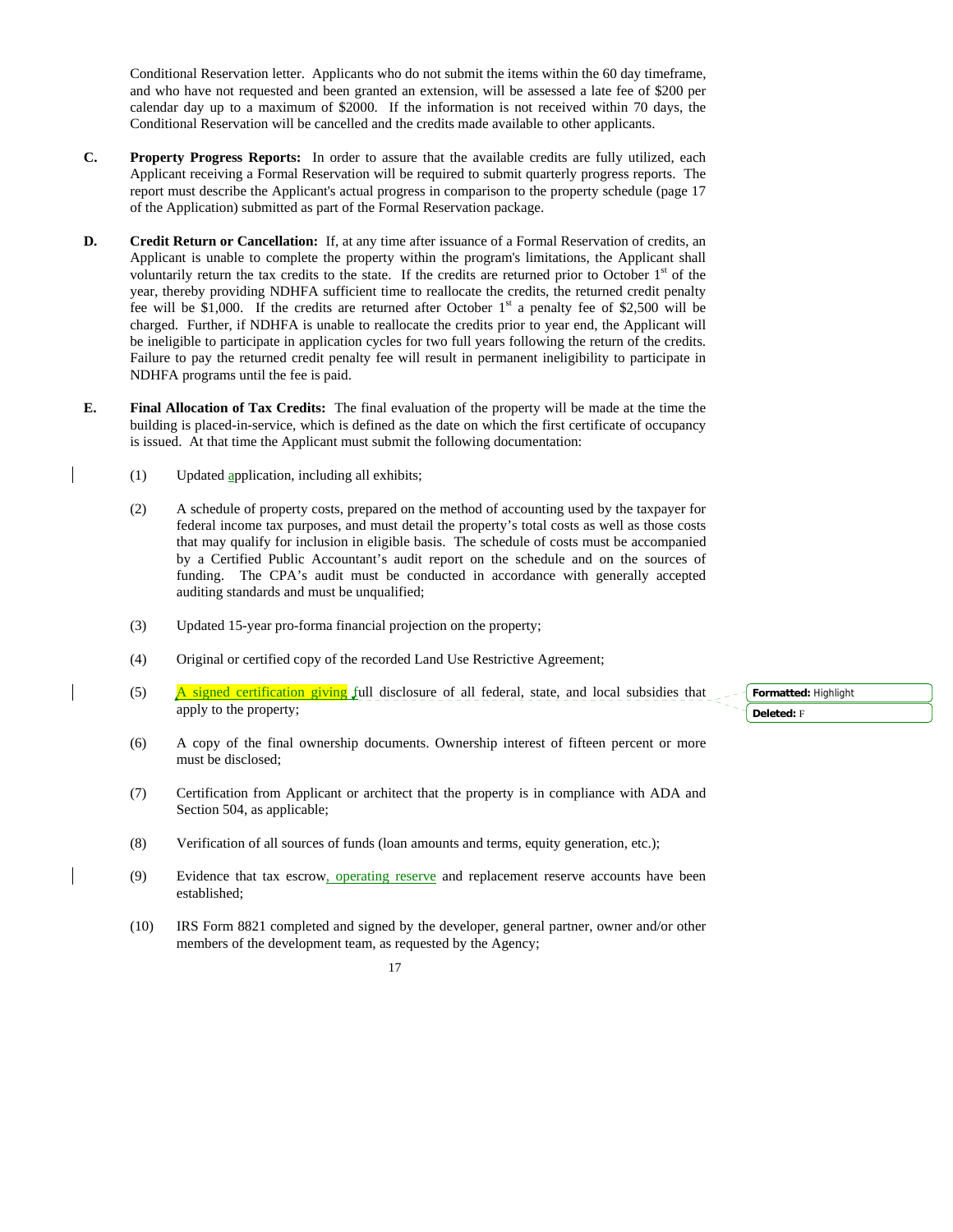- (11) Copy of Certificate(s) of Occupancy, if issued or other evidence of project completion;
- (12) Evidence of title to land; i.e. copy of title insurance; attorney's title opinion; or BIA title status report and, if necessary, backup or supporting documentation;
- (13) Documentation of current utility allowance;
- (14) Breakdown of units and square footage;
- (15) Balance of allocation fee; and,
- (16) Any other information requested by NDHFA.

**Deleted:** ¶ ¶

### **VIII. SET-ASIDES**

**A. Non-Profit Participation**: NDHFA has established the following set-aside requirements:

 Ten percent of the state's housing credit ceiling will be set aside for properties involving non-profit organizations. To qualify for this set-aside category, the Applicant must be a qualified non-profit organization (IRS  $501(c)(3)$  or  $501(c)(4)$  status) which has as an exempt purpose, the fostering of low income housing; owns an interest in the property (directly or through a partnership); and materially participates on a regular, continuous, and substantial basis in the development and operation of the property throughout the compliance period. Ownership interest is defined as a minimum 50 percent general partner position in a limited partnership.

The initial application must include:

- (1) Explanation illustrating that the non-profit has been actively involved within the community as a non-profit organization;
- (2) Explanation outlining the rights and responsibilities of the non-profit organization including the right of the non-profit to purchase the property in the future; and,
- (3) Information to show that the non-profit organization is not affiliated with, or controlled by, a for-profit individual or organization.

 The highest-ranking non-profit application will be considered to be a part of the non-profit set-aside providing the request for credits does not exceed 125 percent of the set-aside. If the application exceeds 125 percent, the Applicant must indicate whether the application should be split into a partial non-profit/for-profit application or whether the entire application should be considered from the for-profit pool of credits. Non-profit applications in excess of the set-aside must compete with eligible "for-profit" applications. (These properties are eligible for bonus points under Section IX, Paragraph O.)

**B. Indian Reservation Set-Aside:** Ten percent of the state's housing credit ceiling will be set aside for properties located within North Dakota Indian Reservations or on Tribal land held in trust. If sufficient proposals on Reservations are not received by the application due date, the unused setaside credits will be awarded to non-Reservation proposals in accordance with this Plan. Applications in excess of the Indian Reservation set-aside must compete with other applications in the general pool of credits. Credits reserved to an Applicant under this category will not result in negative points under Section IX Property Ratings, Paragraph Q - Developer Limitation.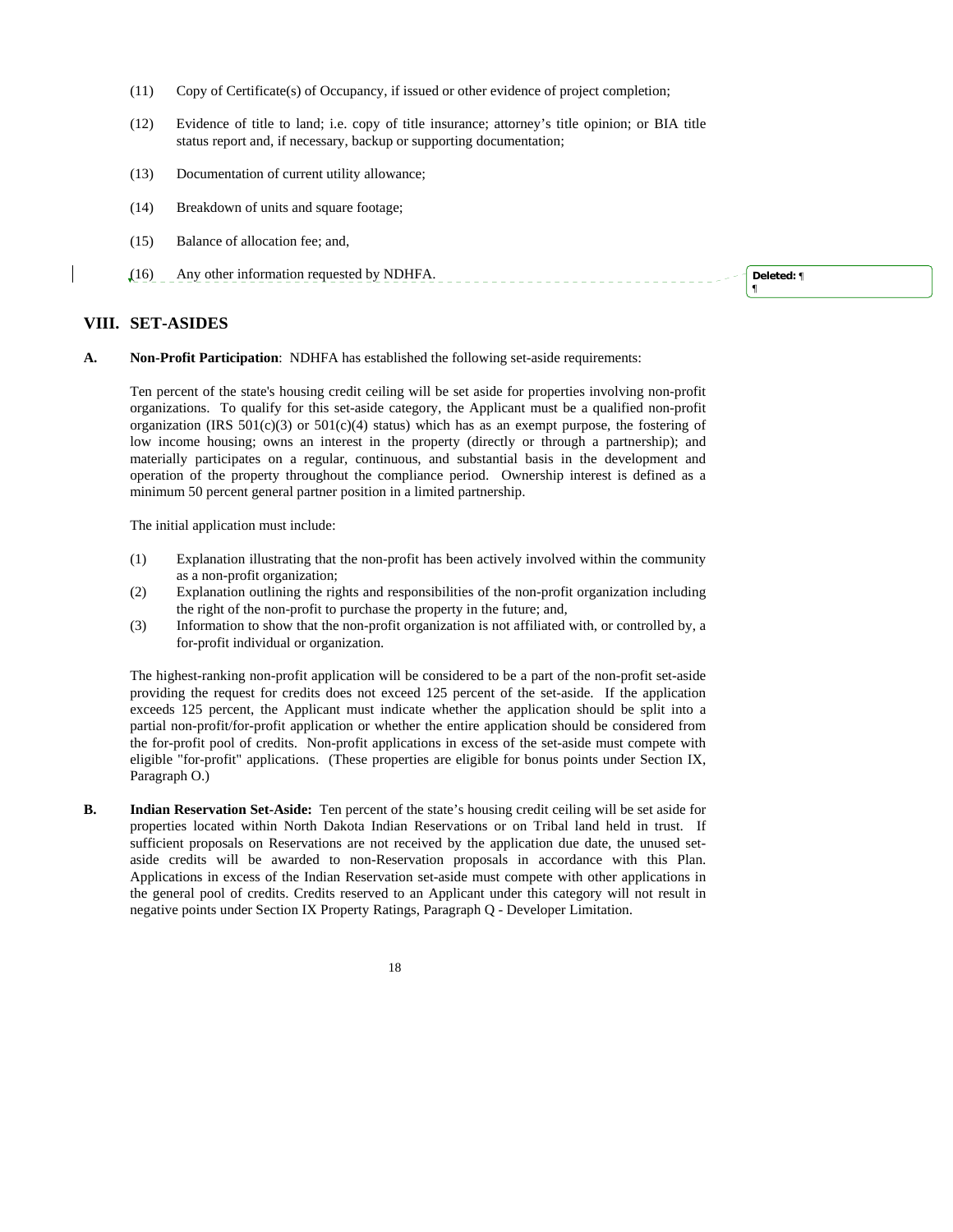**Preservation Set-Aside:** Ten percent of the state's housing credit ceiling will be set aside for applications involving preservation of existing affordable housing properties. Both Acquisition with Rehabilitation and Rehabilitation-only applications will be eligible under this set-aside. If sufficient preservation proposals are not received by the close of the second funding round, the unused setaside credits will be awarded to non-preservation proposals in accordance with this Plan. Applications in excess of the preservation set-aside must compete with other applications in the general pool of credits.

**Formatted:** Numbered + Level: 1 + Numbering Style: A, B, C, … + Start at: 2 + Alignment: Left + Aligned at: 0 pt + Tab after: 0 pt + Indent at: 36 pt, Tabs: 36 pt, Left

# **Formatted:** Indent: Left: 0 pt, First line: 0 pt **Deleted:** ¶ **Deleted:** Page Break

## **IX. PROPERTY RATINGS**

Each application meeting the threshold requirements in Section V of the Plan will be reviewed and assigned points according to the following selection criteria. Applications must receive a minimum of 65 points as determined by the NDHFA, in its sole discretion, to be eligible for further consideration. Based on ranking, properties will be selected for Conditional Reservation. Once a property is selected, NDHFA will determine the amount of credit to be reserved which may not equal the amount requested in the application.

IRS Code Section 42 requires that the NDHFA determine that "the housing credit dollar amount allocated to the property shall not exceed the amount the housing credit agency determines is necessary for the financial feasibility of the property and its viability as a qualified low income housing property throughout the credit period."

#### **A. Serves Lowest Income Group Possible 0-20 points**

 Points will be awarded to properties with a minimum percentage of units having gross rents based upon 50 percent or less of area median income. The units set aside in this category must be occupied by households within the applicable income limits. Elections made in this category will be incorporated into the Land Use Restrictive Agreement and will be binding for the 15-year compliance period (unless extended).

Note: This category awards points for gross rents that do not exceed these lower percentages of area median income. For purposes of this category, gross rent is defined to include the tenant portion, utility allowance, and any project or tenant-based rental assistance (RHS rental assistance, HUD Section 8, etc.)

| 50% |                            | 40%           |                            | $30\%$ or less |                            |               |
|-----|----------------------------|---------------|----------------------------|----------------|----------------------------|---------------|
|     | % of Total<br><b>Units</b> | <b>Points</b> | % of Total<br><b>Units</b> | <b>Points</b>  | % of Total<br><b>Units</b> | <b>Points</b> |
|     | $\leq$ = 100%              | 6             | $\leq 100\%$               | 14             | $\leq$ = 100%              | 20            |
|     | $< 26\%$                   | 5             | <16%                       | 10             | $<$ 9%                     | 15            |
|     | $<$ 20%                    | 4             | $< 11\%$                   | 6              | $< 5\%$                    | 10            |
|     | <16%                       | 3             | $<6\%$                     | 2              | ${<}1\%$                   | 0             |
|     | $< 11\%$                   |               | ${<}1\%$                   | 0              |                            |               |

#### **Percent of Median Income on Which Gross Rent is Based**

 All fractions of units are rounded up (i.e. 9 percent of 24 units is 2.16 or 3 units). The maximum number of points that may be earned in this category is 20 points. See page 5 for the possible boost in eligible basis for exceeding the 30% targeting levels listed above.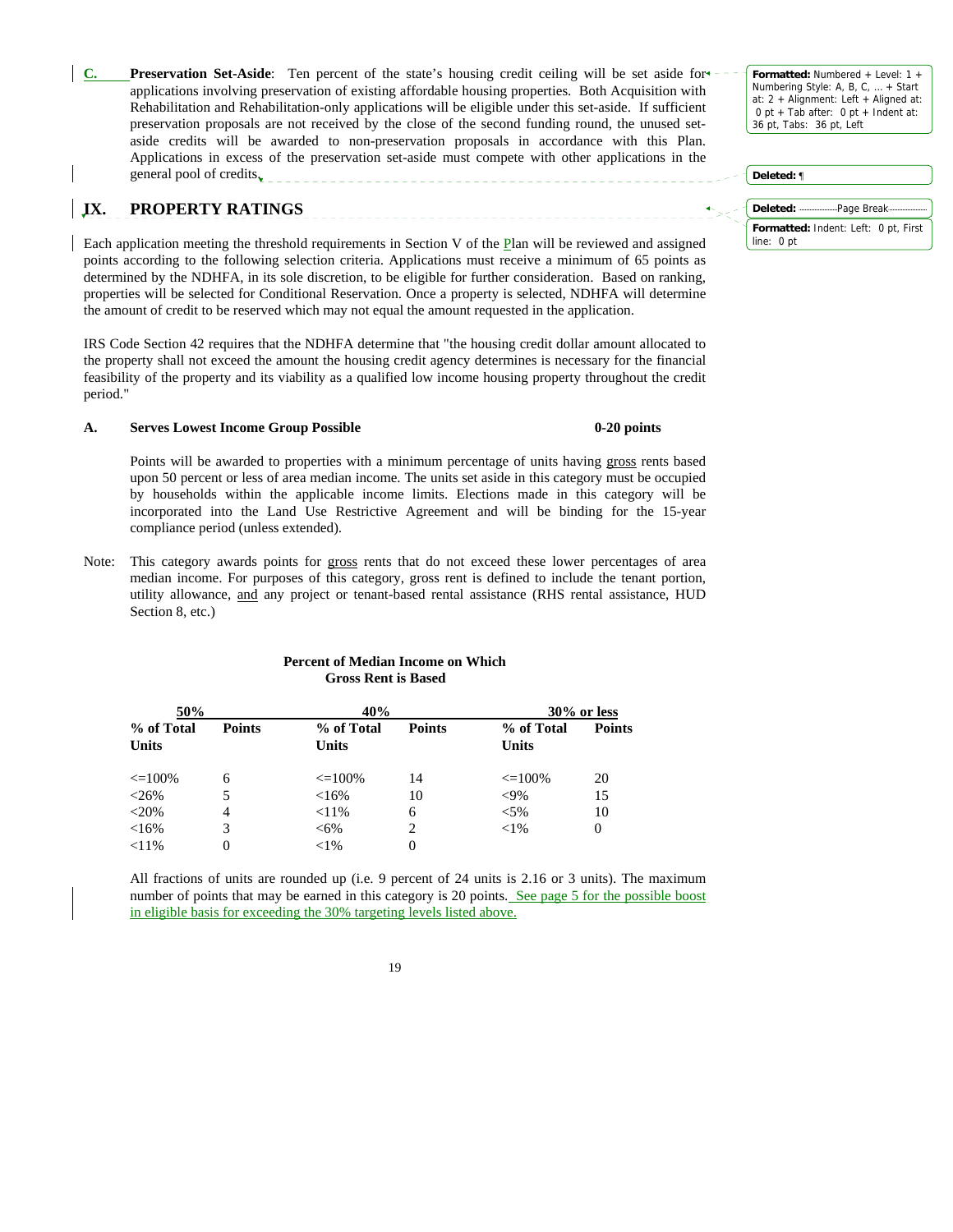#### **B. Extended Duration of Low Income Use 3-9 points**

 Points will be awarded to properties that maintain units for low-income occupancy for a period of at least five years beyond the 15-year minimum compliance period. For each additional five-year compliance period, an additional three points will be awarded. Properties will be bound by these terms through the use of a Land Use Restrictive Agreement (LURA). The maximum is nine points.

|                                        | <b>Community Revitalization Project</b>                                                                                                                                                                                                                                                                                             | 5 points    | Deleted: -                                      | -Page Break- |
|----------------------------------------|-------------------------------------------------------------------------------------------------------------------------------------------------------------------------------------------------------------------------------------------------------------------------------------------------------------------------------------|-------------|-------------------------------------------------|--------------|
|                                        | A property located in a qualified census tract or city revitalization area and the development of<br>which contributes to a concerted community revitalization plan will receive five points.                                                                                                                                       |             |                                                 |              |
| <b>Special Needs</b>                   |                                                                                                                                                                                                                                                                                                                                     | 3-12 points |                                                 |              |
|                                        | Properties in which units are set aside and rented to persons with special needs will receive up to 12<br>points. These special needs include:                                                                                                                                                                                      |             |                                                 |              |
| (1)<br>(2)<br>(3)<br>(4)<br>(5)<br>(6) | Chronic or persistent mental illness,<br>Drug dependency,<br>Developmental disabilities,<br>Physical disabilities (accessible units),<br>Homeless.<br>Frail Elderly                                                                                                                                                                 |             |                                                 |              |
|                                        | More than 15 percent of the units 9 points                                                                                                                                                                                                                                                                                          |             | Deleted: 5<br>Deleted: 0<br>Deleted: , or more, |              |
|                                        | To earn points in the Special Needs category serving residents with mental illness, drug dependency,<br>developmental disabilities, who are homeless, or are frail elderly, a property must provide<br>documentation that it meets the following requirements:                                                                      |             | Deleted: demonstrate                            |              |
| (1)<br>(2)<br>(3)                      | A need for the special type of housing based on market demand, the applicable<br>Consolidated Plan, and the findings of the local social service agency;<br>Third-party verification of the services appropriate to the targeted population; and<br>A commitment from a service agency to provide on-going services consistent with |             |                                                 |              |
|                                        | the needs of the targeted population.                                                                                                                                                                                                                                                                                               |             | Deleted:;                                       |              |
|                                        | To earn points in the Special Needs category serving residents with physical disabilities, a property<br>must provide documentation that it meets the following requirements:                                                                                                                                                       |             | Deleted: demonstrate                            |              |
| (1)                                    | A need for the special type of housing based on market demand, the applicable<br>Consolidated Plan, and the findings of the local social service agency;                                                                                                                                                                            |             |                                                 |              |
| (2)                                    | Evidence that the unit/building configurations meet the specific needs of the targeted<br>population; and                                                                                                                                                                                                                           |             |                                                 |              |
| (3)                                    | Certification from an architect or Applicant that the accessible units and common<br>areas meet or exceed Federal Fair Housing Accessibility Guidelines.                                                                                                                                                                            |             |                                                 |              |
| special needs population.              | Compliance monitoring activities will include reviewing marketing efforts targeted at the specific                                                                                                                                                                                                                                  |             |                                                 |              |
|                                        | Applicants who receive points under this category will receive one additional point for each                                                                                                                                                                                                                                        |             |                                                 |              |

20

physically accessible unit that is a two bedroom unit or larger, up to a maximum of three points. As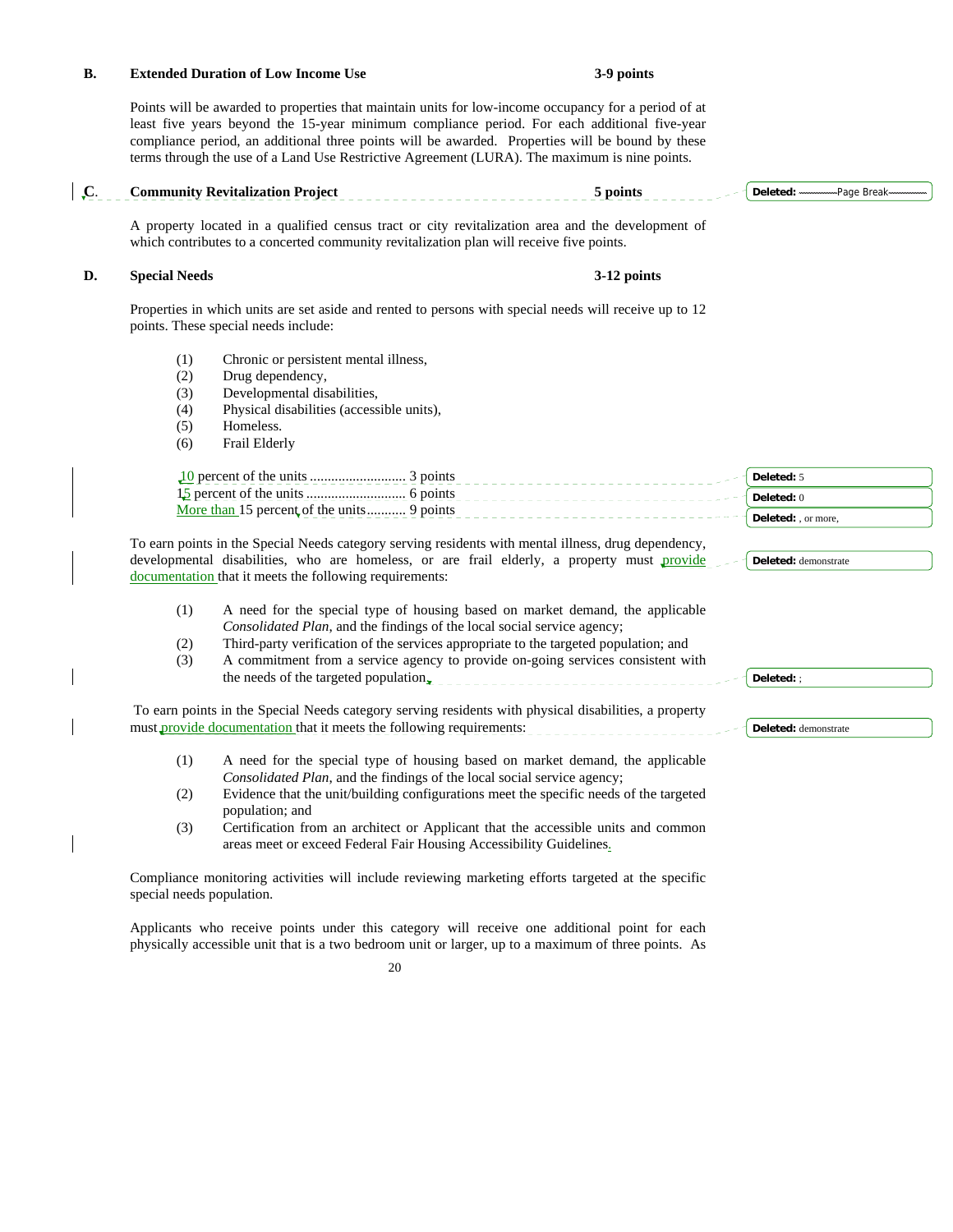**Deleted:** or more

| E.        |         | <b>Design Standards</b>                                                                                                                                                                                                                                                                                                                                                                                                                                                                                                                                                                                                                                                                                                                                                                                                                                                                                              | 5-20 points     | Deleted: -           | -Page Break- |
|-----------|---------|----------------------------------------------------------------------------------------------------------------------------------------------------------------------------------------------------------------------------------------------------------------------------------------------------------------------------------------------------------------------------------------------------------------------------------------------------------------------------------------------------------------------------------------------------------------------------------------------------------------------------------------------------------------------------------------------------------------------------------------------------------------------------------------------------------------------------------------------------------------------------------------------------------------------|-----------------|----------------------|--------------|
|           | 1)      | Properties with an elevator will receive ten points.                                                                                                                                                                                                                                                                                                                                                                                                                                                                                                                                                                                                                                                                                                                                                                                                                                                                 |                 |                      |              |
|           | 2)      | Properties with a building(s) design that does not exceed two stories and no more than four<br>units per outside main entrance will receive five points.                                                                                                                                                                                                                                                                                                                                                                                                                                                                                                                                                                                                                                                                                                                                                             |                 |                      |              |
|           | 3)      | Properties with a building design(s) that does not exceed two stories and includes a separate<br>outside main entrance for each unit will receive ten points. (Points given for this building<br>design cannot be added to points given for design standard #2.)                                                                                                                                                                                                                                                                                                                                                                                                                                                                                                                                                                                                                                                     |                 |                      |              |
|           | 4)      | Properties consisting of single family, detached homes will receive 15 points. (Points given<br>for this building design cannot be added to points given for design standards $# 2$ or $# 3$ .)                                                                                                                                                                                                                                                                                                                                                                                                                                                                                                                                                                                                                                                                                                                      |                 |                      |              |
|           | 5)      | Properties that include a community room with kitchen facilities for the use of the tenants of<br>the property at no charge will receive ten points.                                                                                                                                                                                                                                                                                                                                                                                                                                                                                                                                                                                                                                                                                                                                                                 |                 |                      |              |
|           |         | A maximum of 20 points may be earned in this category.                                                                                                                                                                                                                                                                                                                                                                                                                                                                                                                                                                                                                                                                                                                                                                                                                                                               |                 |                      |              |
| <b>F.</b> |         | <b>Green Communities</b>                                                                                                                                                                                                                                                                                                                                                                                                                                                                                                                                                                                                                                                                                                                                                                                                                                                                                             | $1 - 6$ points  | Deleted: 5           |              |
|           |         | To be eligible to earn any points in this category, applicants must submit a written development plan<br>outlining the integrated design approach taken for this development that demonstrates involvement<br>of the entire development team. The plan should provide a statement of the overall green<br>development goals, the expected outcomes from addressing those goals, and the rationale for<br>choosing each of the green features. Any applicant meeting 5 of the Green Communities' criteria<br>found in Exhibit E will receive 1 point. Any applicant meeting 10 of the listed criteria will receive 3<br>points. By meeting 15 of the criteria, the applicant will be eligible for a total of 5 points in this<br>category. Applications involving rehabilitation must meet 8 of the criteria to be eligible for 3 points<br>and must meet 12 of the criteria to be eligible for the maximum 5 points. |                 | Formatted: Underline |              |
|           |         | A project obtaining LEED or Green Communities certification will receive the maximum of 6 points<br>in this category. Evidence of certification is required prior to 8609 issuance.                                                                                                                                                                                                                                                                                                                                                                                                                                                                                                                                                                                                                                                                                                                                  |                 | Formatted: Highlight |              |
| G.        |         |                                                                                                                                                                                                                                                                                                                                                                                                                                                                                                                                                                                                                                                                                                                                                                                                                                                                                                                      | $5-12$ , points | Formatted: Highlight |              |
|           |         | <b>Property Rehabilitation</b>                                                                                                                                                                                                                                                                                                                                                                                                                                                                                                                                                                                                                                                                                                                                                                                                                                                                                       |                 | Deleted: 0           |              |
|           | points. | Properties with rehabilitation expenditures of $\frac{10,000}{10,000}$ up to \$25,000 per unit will receive five                                                                                                                                                                                                                                                                                                                                                                                                                                                                                                                                                                                                                                                                                                                                                                                                     |                 | Deleted: 7           |              |
|           |         |                                                                                                                                                                                                                                                                                                                                                                                                                                                                                                                                                                                                                                                                                                                                                                                                                                                                                                                      |                 | Deleted: 5           |              |

an example, an applicant who designates more than 15 percent  $\rho f$  the total units to serve a special needs category, three of which are two-bedroom or larger and meet the definition of physically

 Properties that are historic in nature (i.e. on the National Register of Historic Places or approved for the State Historic Preservation Office's review list) will receive an additional 2 points.

**H. Rent Rebate for Homeownership 5 points** 

Applications that contain a commitment to set aside at least 5 percent of the tenant paid rent, for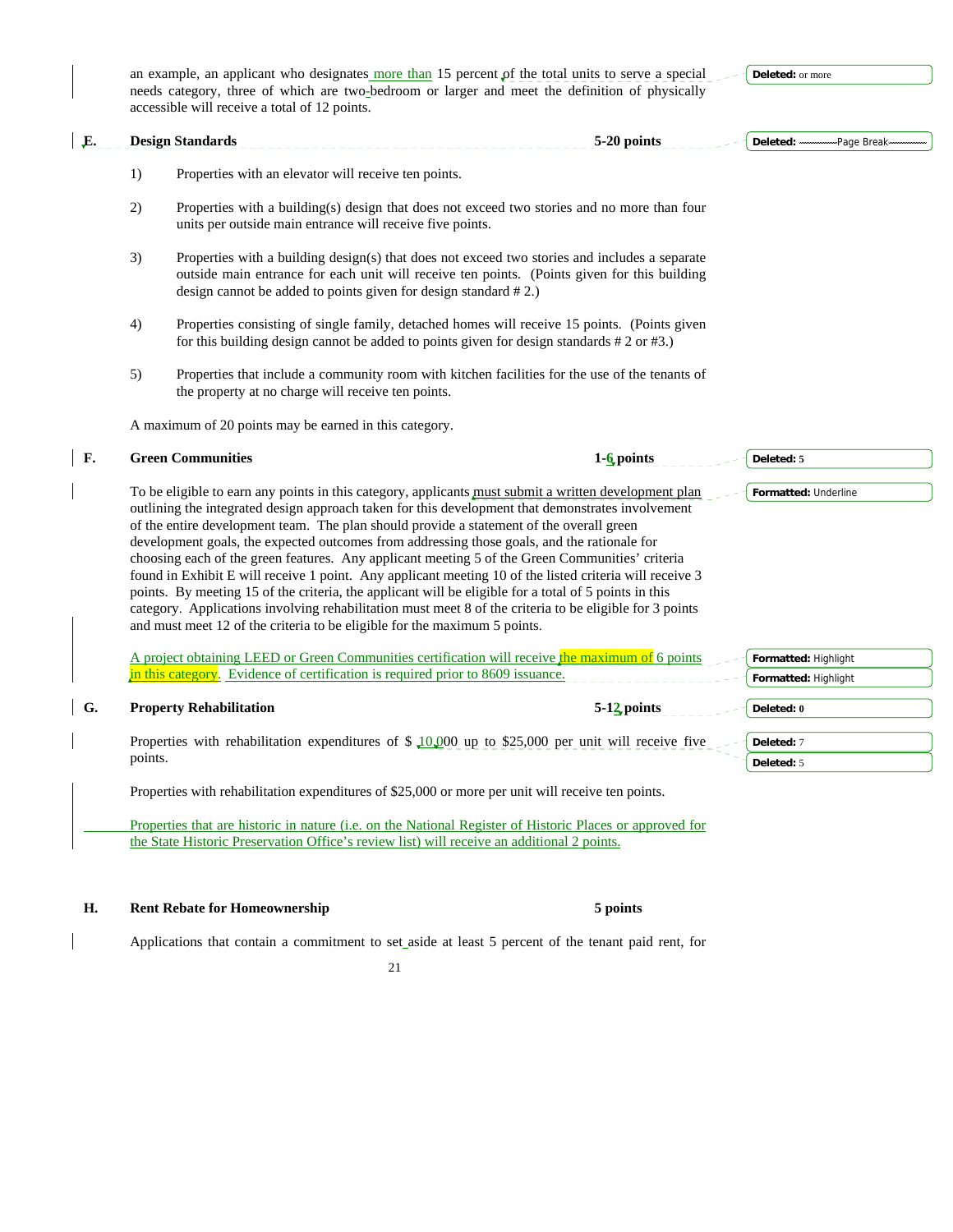home ownership, will receive 5 points. The owner will enter into a binding contract with tenants of set-aside units at move-in agreeing to a rebate of the rent, payable to a lender, for a home selected by the tenant as a credit toward down payment, closing costs, etc. The accrual of rent to be rebated must be for the tenant's entire term of occupancy within a property (unit transfers should not void the rebate) and the vesting period can be no longer than 3 years of continuous occupancy within the property. It is intended that the rebate be paid only if the household moves directly into homeownership upon termination of the rental agreement.

## **I. Tenant Ownership 2 points**

 Properties intended for eventual tenant ownership will receive two points. Applicants must include a) a feasible plan that sets forth a plan for transferring the property, in whole; b) the future purchase price; c) homebuyer counseling efforts; and d) any other information requested by the Agency. Information will be reviewed for conformance with Section 42(h)(6) and IRS Revenue Ruling 95-49. Applicants will not qualify for points under the extended low-income use category if the property is intended for eventual home ownership unless the applicant can demonstrate a plan for maintaining affordability for the extended use period.

**J. Housing for Individuals with Children 2 points 2 points** 

Properties in which 20% or more of the total units are three bedroom or larger will receive 2 points.

### K. Housing for People 55 and Over **10-15 points 10-15 points**

Properties that are designed for and marketed to households consisting of individuals 55 years of age and over will receive 10 points. The marketing plan must be consistent with Fair Housing requirements for 55 and over housing. If the applicant can demonstrate that long-term supportive services will be provided to the residents, the application will receive 15 points.

### **L. Internet Connection Provided to Tenants 1 point 1 1 point**

 Properties that agree to construct all LIHTC units and any community rooms with high speed internet wiring will receive 1 point.

## **M. Preserve Existing Properties 5-10 points**

Federally assisted properties in danger of prepayment, such as Rural Development 515 financed or those with project-based rental assistance for 50 % or more of the units, which are "at-risk" of being lost from the state's affordable housing inventory were not tax credits allocated, will receive 10 points.

 Existing Housing Credit properties that are near the end of the initial 15-year compliance period and did not waive the ability to opt out will receive 10 points. Housing Credit properties that waived their ability to opt out of the extended use period for points in the scoring process will receive 5 points.

## **N.** Rural Properties **15** points **15** points

 Developments located in rural North Dakota (cities with populations of 20,000 or less) will receive 15 points.

 All areas of the state are eligible for this rural designation except Bismarck/Mandan, Fargo/West Fargo, Grand Forks and Minot, and any location within 10 miles of the city limits of these cities.

22

#### **Deleted:** , **Deleted:** including **Deleted:** existing Housing Credit properties currently serving low income residents

**Formatted:** Highlight

**Formatted:** Indent: Left: 0 pt, First line: 0 pt **Deleted:** Page Break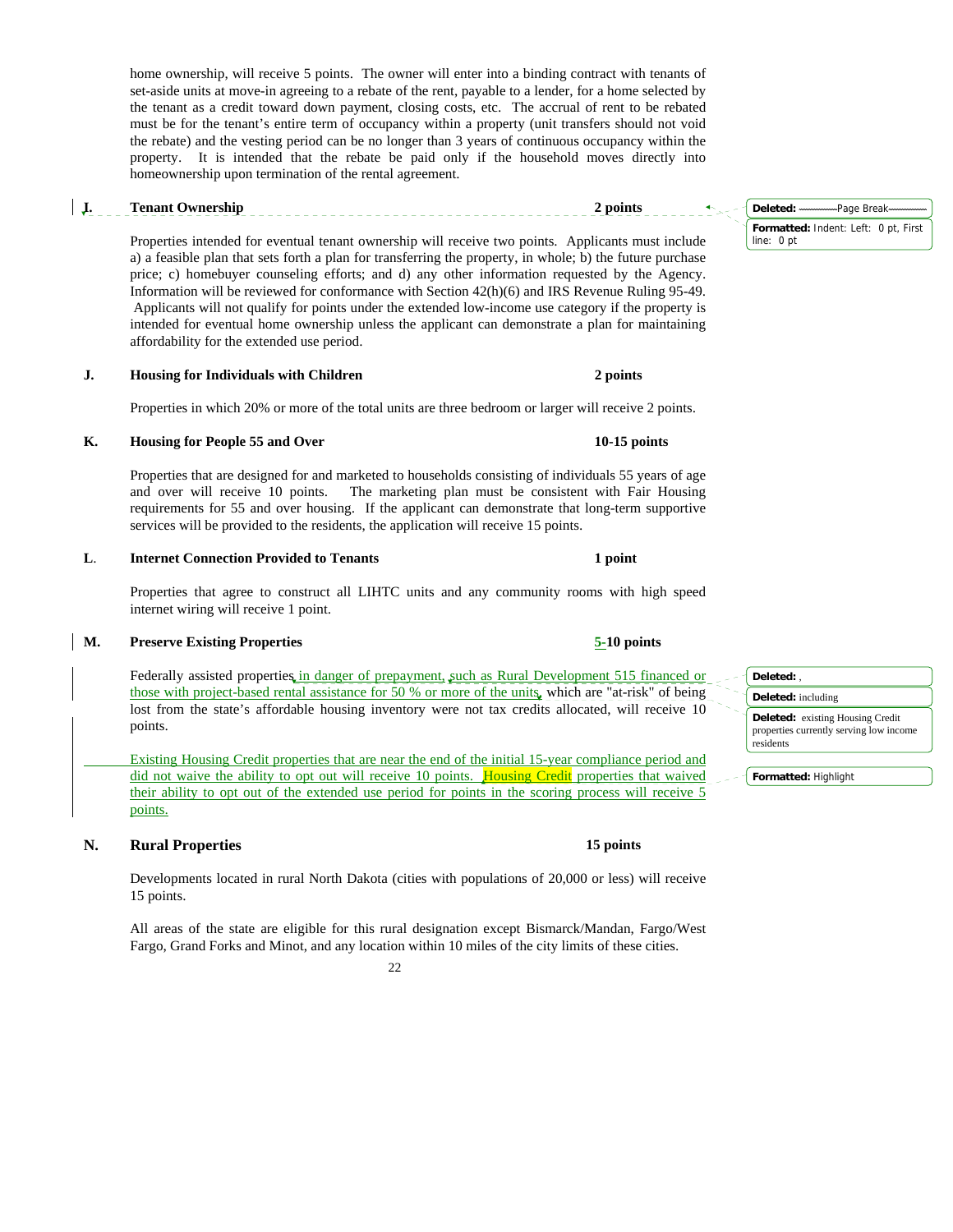#### **O. Non-Profit Sponsorship 5 points**

 Applicant is a tax exempt organization as defined by Section 42 of the Internal Revenue Code, is organized under the laws of North Dakota, and maintains its principal office in North Dakota or provides satisfactory evidence to NDHFA that it meets the definition of non-profit as described in Section VIII at the time of the application.

#### **P. Geographic Location**

 Points will be deducted based on the relationship (stated as a percentage) of the set-aside units selected within a location as compared to the total units selected, taking into consideration the population of the community where the tax credit property is proposed. The point table for geographic distribution is as follows:

| Percentage of Units | Points |
|---------------------|--------|
|                     |        |
| $40% +$             | $-10$  |
| $<$ 40.0%           | $-9$   |
| $<$ 30.0%           | $-8$   |
| $<$ 20.0%           | $-7$   |
| <15.0%              | $-6$   |
| ${<}10.0\%$         | $-5$   |
| $< 5.0\%$           | $-4$   |
| $<4.0\%$            | $-3$   |
| $< 3.0\%$           | $-2$   |
| $<2.0\%$            | $-1$   |
| ${<}1.0\%$          | 0      |
|                     |        |

 For purposes of the selection process, the communities of Bismarck and Mandan shall be considered one geographic location. Fargo and West Fargo will also be considered one geographic location.

#### **Q. Developer Limitation**

 Points will be deducted based on the amount of tax credits reserved to a given Developer/Applicant. As properties are selected, all remaining properties by the same Developer will be awarded (Identity of Interest inclusive) negative points based on the Developer's aggregate tax credit awards as a percentage of all tax credits reserved. This negative pointing system will function in the same manner as paragraph P above. The point table for Developer's properties is:

| Percentage of Tax Credits | Points | Percentage of Tax Credits | Points |
|---------------------------|--------|---------------------------|--------|
| $30\% +$                  | $-10$  | $< 15 \%$                 | - 4    |
| $<$ 30 %                  | - 9    | $< 12 \%$                 | - 3    |
| $<$ 27 %                  | - 8    | $< 9\%$                   | $-2$   |
| < 24 %                    | $-7$   | $< 6\%$                   | - 1    |
| $<$ 21 %                  | - 6    | $<$ 3 %                   |        |
| $<$ 18 %                  | - 5    |                           |        |

 The negative points will be recalculated after each property selection. If during the selection process, a Developer/Applicant reaches the 25 percent limitation, then all unselected properties for that Developer will be removed from further consideration. (See paragraph K. Restriction on page  $8 \rightarrow$ for possible exception.) However, if there are tax credits remaining after all other eligible properties have been selected, then those Developer/Applicants who have reached the 25 percent limitation and

**Deleted:** 7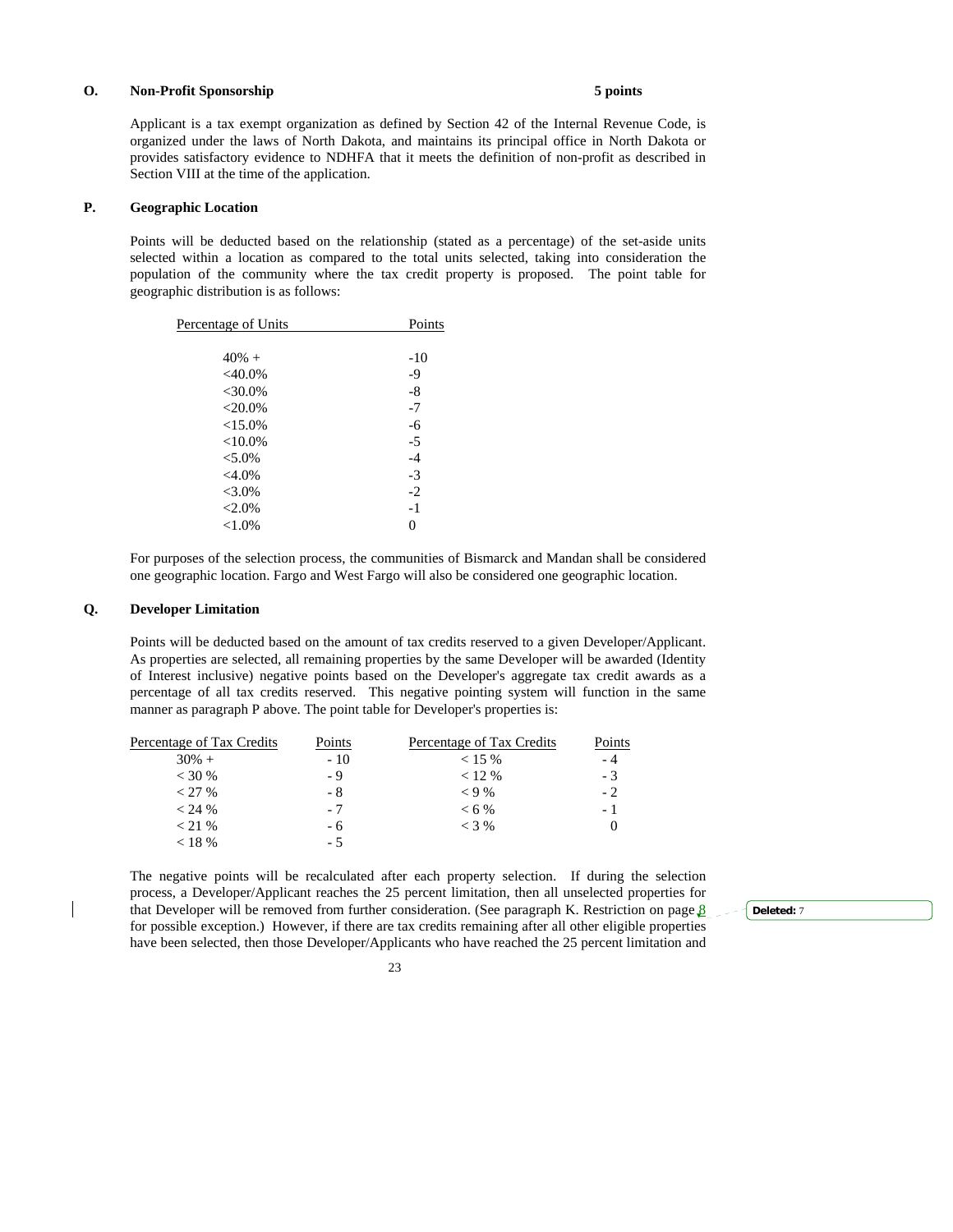## **X. CARRYOVER ALLOCATIONS**

Section 42 provides that the allocating agency may give a carryover allocation of credit to properties which have received a reservation of credits and which are not able to place the property in service in 2009. A carryover allocation may be awarded if more than 10 percent of the property's reasonably anticipated basis is incurred by the taxpayer within twelve months from the date of the reservation. The carryover allocation would then give the Applicant until December 31, 2011, to place the property in service. Applicants should review Section 42 (including IRS regulations, notices and private letter rulings) to ensure all requirements for a carryover allocation are met. All developments funded during the year must submit requests for a carryover allocation of credits to the NDHFA by December 1, 2009. The request must include both an "Owner Certification of Costs" and a certification of those costs from an independent CPA. The certification may be based on projected expenditures. If a carryover is issued based on projected expenditures, a followup certification from both the owner and CPA will be required at the end of the twelve-month period. Developers who received reservations of credits should contact the NDHFA for specific forms and instructions.

**A. Carryover Late Fee: Developers that do not submit a carryover allocation request by the established due date of December 1, 2009 will be assessed a late fee of \$500 plus a supplementary fee of \$200 per day for each day from the original due date through the date on which the NDHFA receives the carryover documents. This fee will not be allowed as an eligible cost in carryover basis or final basis and will not be included when calculating the total application fee of ten percent.** 

## **XI. RESPONSIBILITY OF APPLICANT**

The Applicant has the responsibility to abide by the representations made in the tax credit application and in the Land Use Restrictive Agreement. Failure to abide by these representations may result in sanctions against the Applicant, including but not limited to, the inability to apply for tax credits in the future and participate in other programs administered by NDHFA.

## **XII. CLARIFICATION OF AGENCY ROLE**

Eligible applications will be evaluated to determine the credit reservation. NDHFA will conduct three evaluations prior to awarding the credit.

- (1) At the time of initial Application/Conditional Reservation.
- (2) At the time of Formal Notification to allocate credits.
- (3) At the time the building is placed-in-service.

Prior to each evaluation, the eligible Applicant will be asked to submit the most recent financial information on the property. Any federal, state, or local subsidies anticipated must be certified. Inaccurate or misrepresentation of information will result in non-issuance of IRS Form 8609, debarment from the LIHTC Program, audit of Applicant's financial records at the Applicant's expense, and possible referral for criminal prosecution.

NDHFA reserves the right to exchange information with other state allocating agencies and with other parties as deemed appropriate. By submitting an application for tax credits, the Applicant is acknowledging and agreeing to this exchange of information.



| Deleted: 8                                                                                                                         |
|------------------------------------------------------------------------------------------------------------------------------------|
|                                                                                                                                    |
| Deleted: the end of the calendar year in<br>which the reservation is made, unless the<br>reservation is made in the second half of |
| the calendar year, in which case                                                                                                   |
| <b>Deleted:</b> has six                                                                                                            |
| <b>Deleted:</b> to meet the 10 percent<br>expenditure test                                                                         |
| Deleted: $0$                                                                                                                       |
| Deleted: 8                                                                                                                         |
| Deleted: If the reservation was issued<br>in the second half of 2008, t                                                            |
| <b>Deleted:</b> six                                                                                                                |

**Deleted: 8**